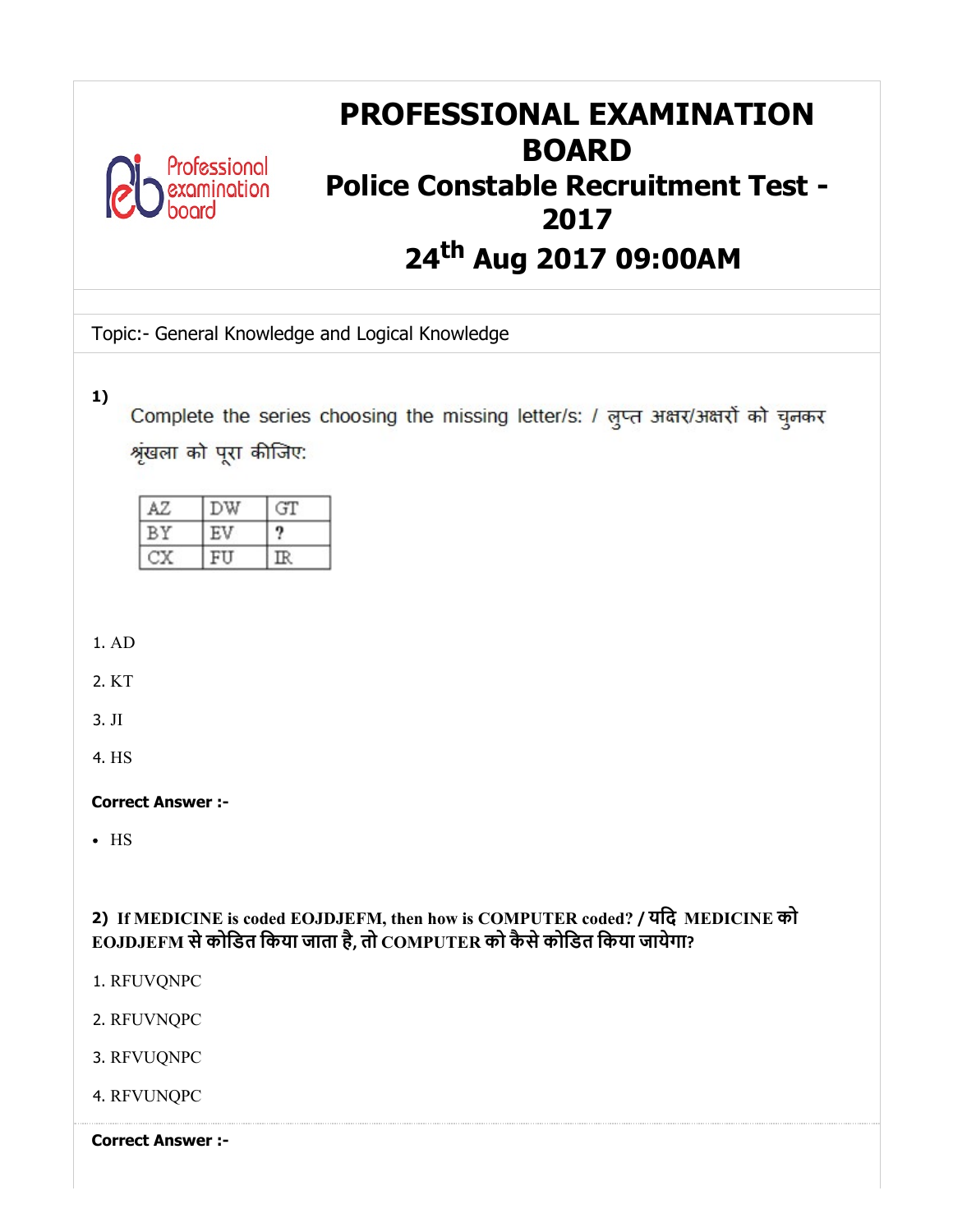RFUVQNPC

3) How many different 5 digit numbers can be formed from the digits 9, 0, 4, 1, 6, so that '0' is in the tenth place? / अंकों 9, 0, 4, 1, 6, से 5 अंक वाली कितनी संख्याएं निर्मित हो सकती हैं जिनमें '0' दहाई के अंक पर हो?

1. 24

2. 84

3. 120

4. 48

# Correct Answer :-

• 24

4) Harish wants to meet his friend Farhan. He travels 10 km north and then turns right and travels 2 km. He then goes east for 5 km before reaching Farhan's home. How many km does he travel? / हरीश अपने मित्र फरहान से मिलना चाहता है। वह 10 किमी. उत्तर की ओर चलता है और फिर दाईं ओर मुड़कर 2 किमी. चलता है। उसके बाद वह फरहान के घर पहुंचने से पहले 5 किमी. पूरब की ओर चलता है। वह कुल कितने किमी. चला?

- 1. 12 km / 12 िकमी.
- 2. 17 km / 17 िकमी.
- 3. 10 km / 10 िकमी.
- 4. 6 km / 6 िकमी.

# Correct Answer :-

• 17 km / 17 किमी.

5) In throwing of a dice, the probability of getting an even number is / एक पासा फेकने में, एक सम संख्या आने की संभावना निम्न के बराबर होती है-

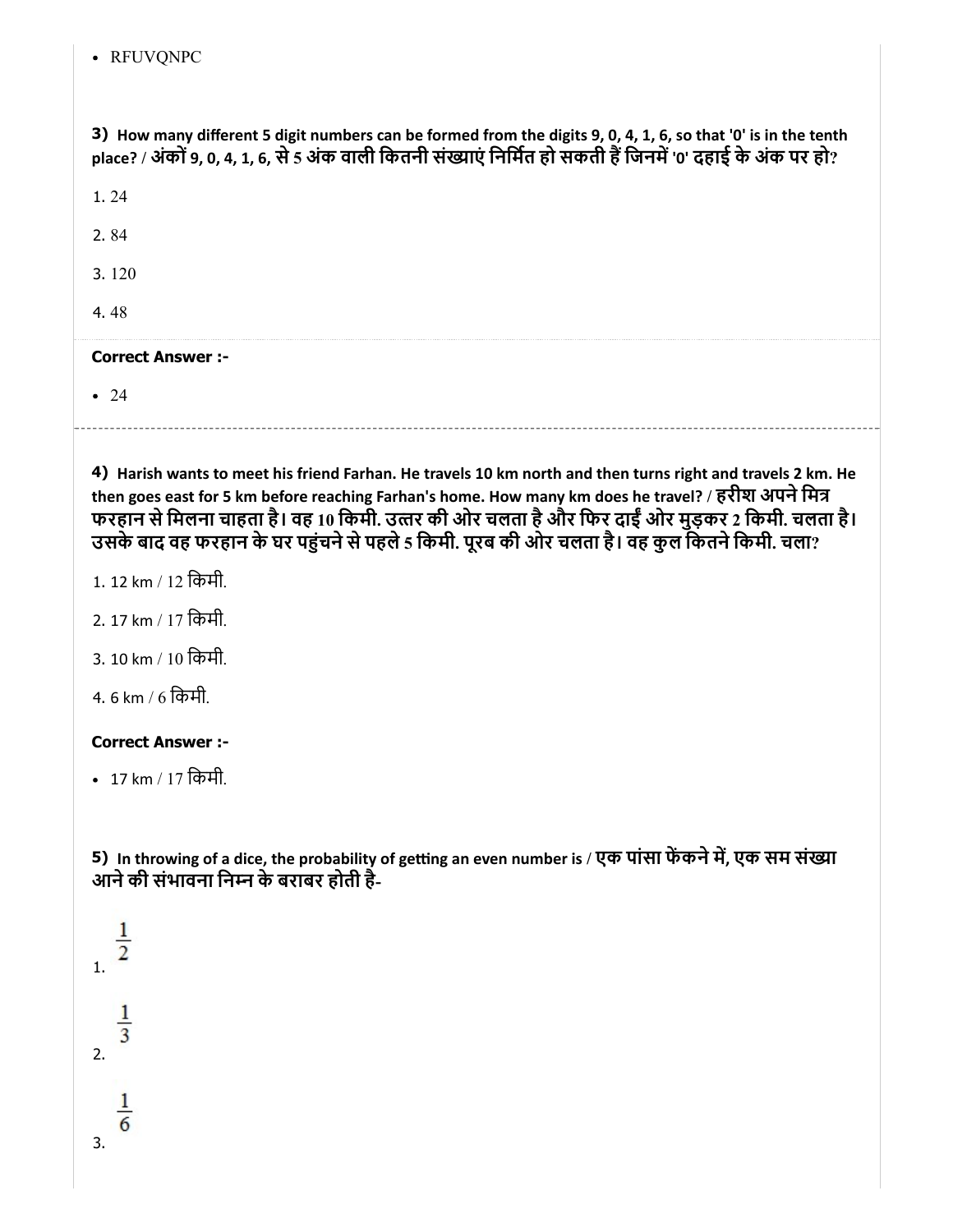| <b>Correct Answer :-</b> |
|--------------------------|
|                          |
|                          |
|                          |

# 6) In which state is the Digboi Oil Refinery located? / किस राज्य में दिगबोई तेल शोधक (रिफाइनरी) कारखाना स्थित है?

1. Sikkim / सिक्किम

 $\mathbf{1}$ 

- 2. Uttar Pradesh / उत्तर प्रदेश
- 3. Bihar / िबहार
- 4. Assam / असम

# Correct Answer :-

Assam / असम

# 7) Who is the Deputy Speaker of the Lok Sabha? / लोक सभा का उपा कौन है?

- 1. Sumitra Mahajan / सुमित्रा महाजन
- 2. Thambi Durai / तम्बी दुरई
- 3. Mukhtar Abbas Naqvi / मुख्तार अब्बास नक़्वी
- 4. P J Kurien / पी जेकुरयन

# Correct Answer :-

• Thambi Durai / तम्बी दुरई

# 8) Who is the Union Minister for Agriculture and Farmers Welfare? / कृषि और किसान कल्याण के केन्द्रीय मंत्री कौन हैं?

- 1. Chaudhary Birender Singh / चौधरी बीरेन्द्र सिंह
- 2. Thaawar Chand Gehlot / थावर चंद गहलोत
- 3. Radha Mohan Singh / राधा मोहन िसंह
- 4. Harsimrat Kaur Badal / हरिसत कौर बादल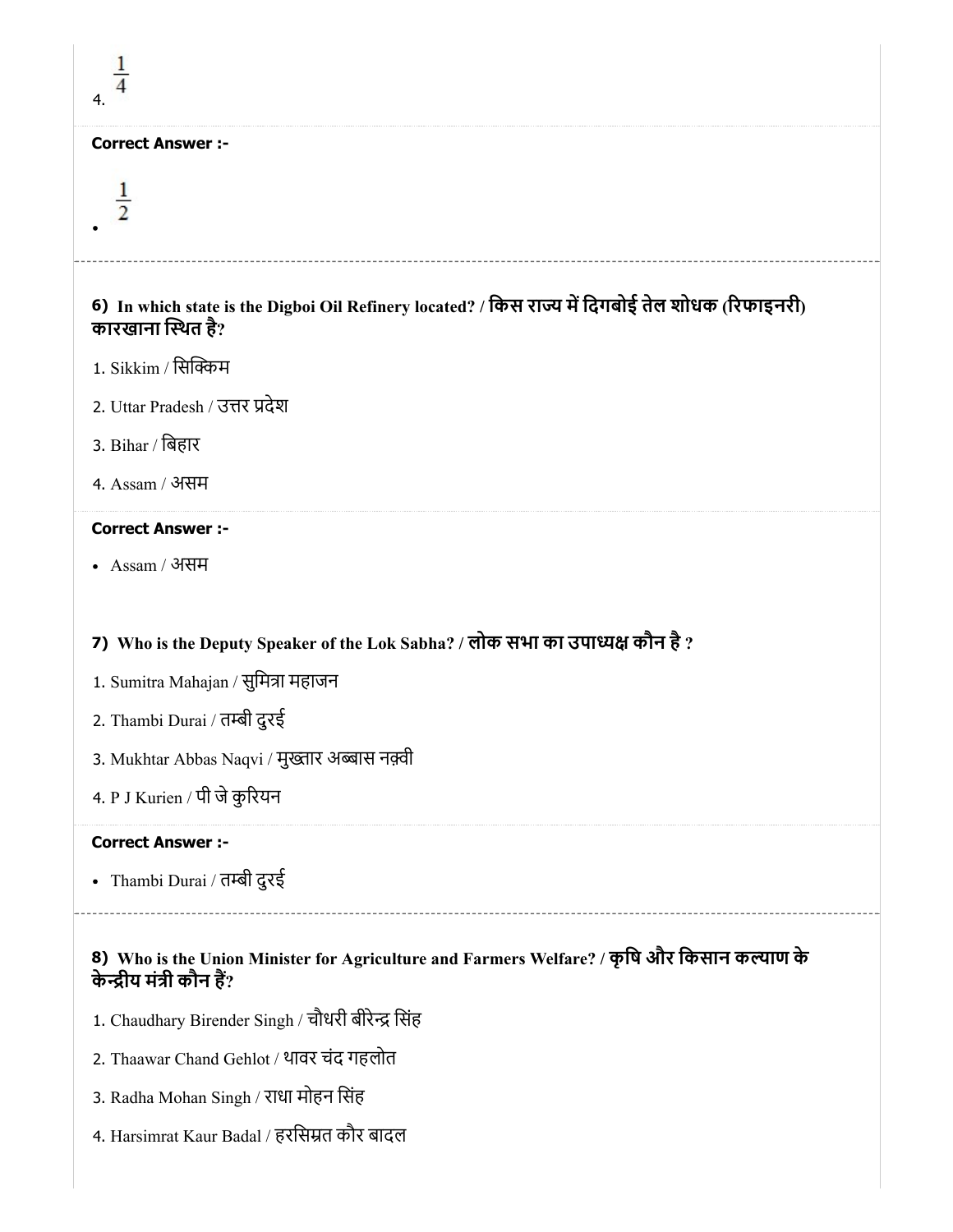| <b>Correct Answer :-</b><br>• Radha Mohan Singh / राधा मोहन सिंह                                                                                                                                                   |
|--------------------------------------------------------------------------------------------------------------------------------------------------------------------------------------------------------------------|
| 9) How many Gold Medals did India win at the 12 <sup>th</sup> South Asian Games held in February 2016? /<br>फरवरी 2016 में आयोजित 12वें दक्षिण एशियाई खेलों में भारत ने कितने स्वर्ण पदक जीते हैं?                 |
| 1.200                                                                                                                                                                                                              |
| 2.156                                                                                                                                                                                                              |
| 3.188                                                                                                                                                                                                              |
| 4.96                                                                                                                                                                                                               |
| <b>Correct Answer :-</b>                                                                                                                                                                                           |
| $-188$                                                                                                                                                                                                             |
| 10) Which award is given for excellence in sports? / खेल में उत्कृष्टता के लिए कौन सा पुरस्कार दिया जाता<br>है?                                                                                                    |
| 1. Arjuna / अर्जुन                                                                                                                                                                                                 |
| 2. None of these / इनमें से कोई नहीं                                                                                                                                                                               |
| 3. Jnanpith / ज्ञानपीठ                                                                                                                                                                                             |
| 4. Jamnalal Bajaj / जमनालाल बजाज                                                                                                                                                                                   |
| <b>Correct Answer :-</b>                                                                                                                                                                                           |
| • Arjuna / अर्जुन                                                                                                                                                                                                  |
| 11) Which cricketer won the International Cricketer of the Year at the CEAT Cricket Rating Awards,<br>2017? / किस क्रिकेट खिलाड़ी ने सीईएटी क्रिकेट रेटिंग पुरस्कार, 2017 में अंतर्राष्टीय क्रिकेटर ऑफ द ईयर जीता? |
| 1. Virat Kohli / विराट कोहली                                                                                                                                                                                       |
| 2. R Ashwin / आर अश्विन                                                                                                                                                                                            |
| 3. Shikhar Dhawan / शिखर धवन                                                                                                                                                                                       |
| 4. MS Dhoni / एमएस धोनी                                                                                                                                                                                            |
| <b>Correct Answer :-</b>                                                                                                                                                                                           |
| • Shikhar Dhawan / शिखर धवन                                                                                                                                                                                        |
|                                                                                                                                                                                                                    |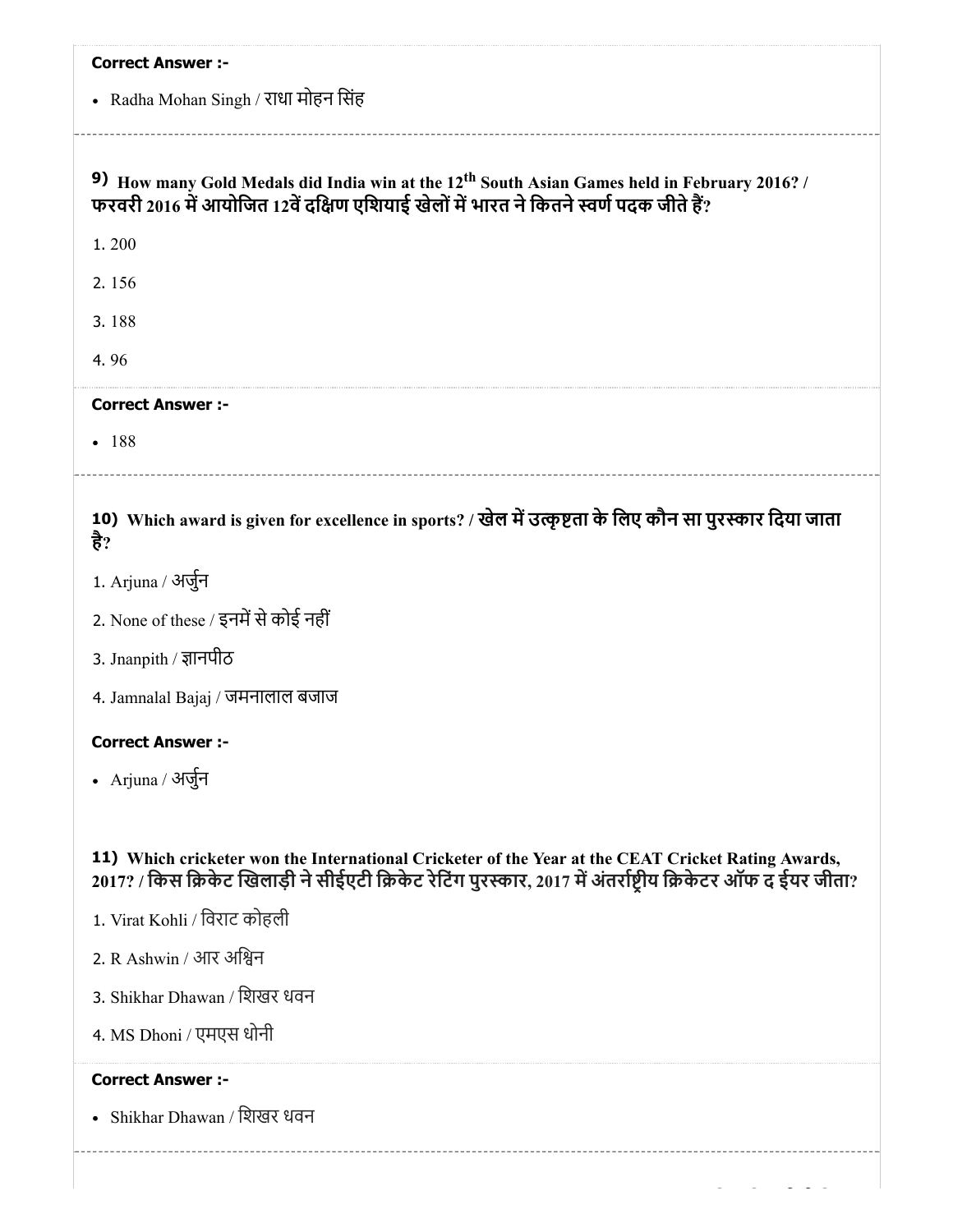| 12) Which of the following projects has won the Aga Khan Award for Architecture? निम्नांकित में से किस<br>परियोजना ने वास्तुकला (आर्किटेक्चर) के लिए प्रदत्त आगा खान पुरस्कार जीता है ? |
|-----------------------------------------------------------------------------------------------------------------------------------------------------------------------------------------|
| 1. Apni Zameen, Apni Chhat / अपनी ज़मीन, अपनी छत                                                                                                                                        |
| 2. Aranya Community Housing, Indore / अरण्य कम्यूनिटी हाउसिंग, इन्दौर                                                                                                                   |
| 3. MP Housing Guarantee Scheme / एमपी हाउसिंग गारंटी योजना                                                                                                                              |
| 4. Atal Ashraya Yogana / अटल आश्रय योजना                                                                                                                                                |
| <b>Correct Answer :-</b>                                                                                                                                                                |
| • Aranya Community Housing, Indore / अरण्य कम्यूनिटी हाउसिंग, इन्दौर                                                                                                                    |
| 13) Which State has been ranked first in the Public Affairs Index- 2017? / किस राज्य को सार्वजनिक<br>मामलों के सूचकांक-2017 में प्रथम स्थान दिया गया है?                                |
| 1. Tamil Nadu / तमिलनाडु                                                                                                                                                                |
| 2. Karnataka / कर्नाटक                                                                                                                                                                  |
| 3. Kerala / केरल                                                                                                                                                                        |
| 4. Maharashtra / महाराष्ट्र                                                                                                                                                             |
| <b>Correct Answer :-</b>                                                                                                                                                                |
| • Kerala / केरल                                                                                                                                                                         |
|                                                                                                                                                                                         |
| 14) Banjar River Project is in the____ Basin. / बंजार नदी परियोजना<br>घाटी में है।                                                                                                      |
| 1. Narmada / नर्मदा                                                                                                                                                                     |
| 2. Yamuna / यमुना                                                                                                                                                                       |
| 3. Chambal / चंबल                                                                                                                                                                       |
| 4. Ganga / गंगा                                                                                                                                                                         |
| <b>Correct Answer :-</b>                                                                                                                                                                |
| • Narmada / नर्मदा                                                                                                                                                                      |
|                                                                                                                                                                                         |
| 15) Where is Nek Chand Rock Garden located? / नेकचंद रॉक गार्डन कहाँ स्थित है?                                                                                                          |
| 1. Chandigarh / चंडीगढ़                                                                                                                                                                 |
| 2. Jamshedpur / जमशेदपुर                                                                                                                                                                |
| 3. Ranchi / रांची                                                                                                                                                                       |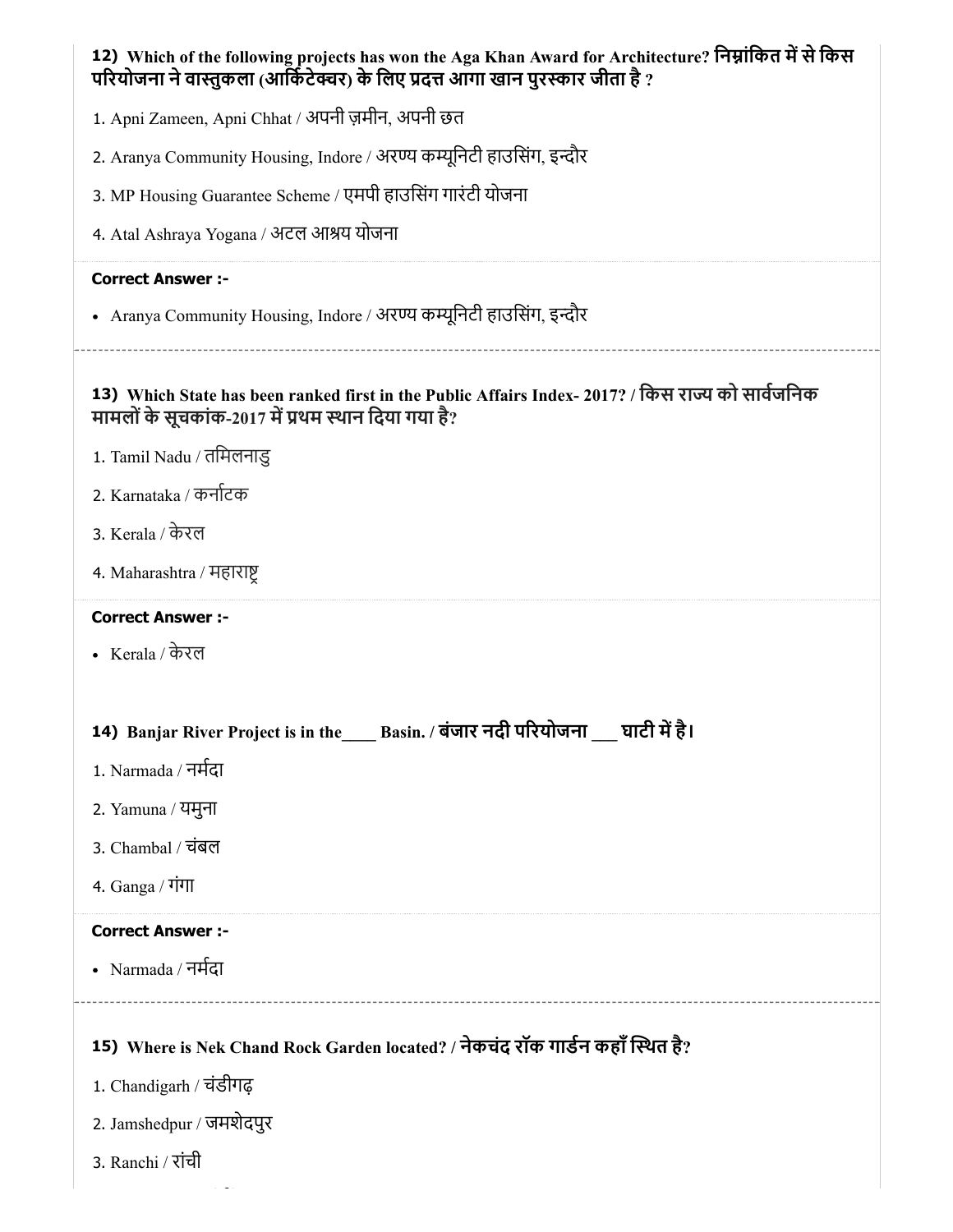| <b>Correct Answer :-</b>                                                            |                                                                                                                                                                                                            |
|-------------------------------------------------------------------------------------|------------------------------------------------------------------------------------------------------------------------------------------------------------------------------------------------------------|
| • Chandigarh / चंडीगढ़                                                              |                                                                                                                                                                                                            |
| था।                                                                                 | 16) New and Renewable Energy Department of the Madhya Pradesh government was established in the<br>year __________. / मध्य प्रदेश सरकार का नवीन एवं नवीकरणीय ऊर्जा विभाग _______ वर्ष में स्थापित किया गया |
| 1.2015                                                                              |                                                                                                                                                                                                            |
| 2.2016                                                                              |                                                                                                                                                                                                            |
| 3.2010                                                                              |                                                                                                                                                                                                            |
| 4.2014                                                                              |                                                                                                                                                                                                            |
| <b>Correct Answer:-</b>                                                             |                                                                                                                                                                                                            |
| $-2010$                                                                             |                                                                                                                                                                                                            |
| 2. Players / खिलाड़ी                                                                | 1. Physical trainers / शारीरिक प्रशिक्षक                                                                                                                                                                   |
|                                                                                     | 3. Sports Administrators / क्रीड़ा प्रशासक                                                                                                                                                                 |
| 4. Coaches / कोच<br><b>Correct Answer :-</b>                                        |                                                                                                                                                                                                            |
|                                                                                     |                                                                                                                                                                                                            |
|                                                                                     | 18) The term 'The Ashes' is associated with: / शब्द 'एशेज' इससे संबंधित है:                                                                                                                                |
|                                                                                     |                                                                                                                                                                                                            |
|                                                                                     |                                                                                                                                                                                                            |
| • Coaches / कोच<br>1. Cricket / क्रिकेट<br>2. Hockey / हॉकी<br>3. Football / फुटबॉल |                                                                                                                                                                                                            |
|                                                                                     |                                                                                                                                                                                                            |
| 4. Swimming / तैराकी<br><b>Correct Answer :-</b>                                    |                                                                                                                                                                                                            |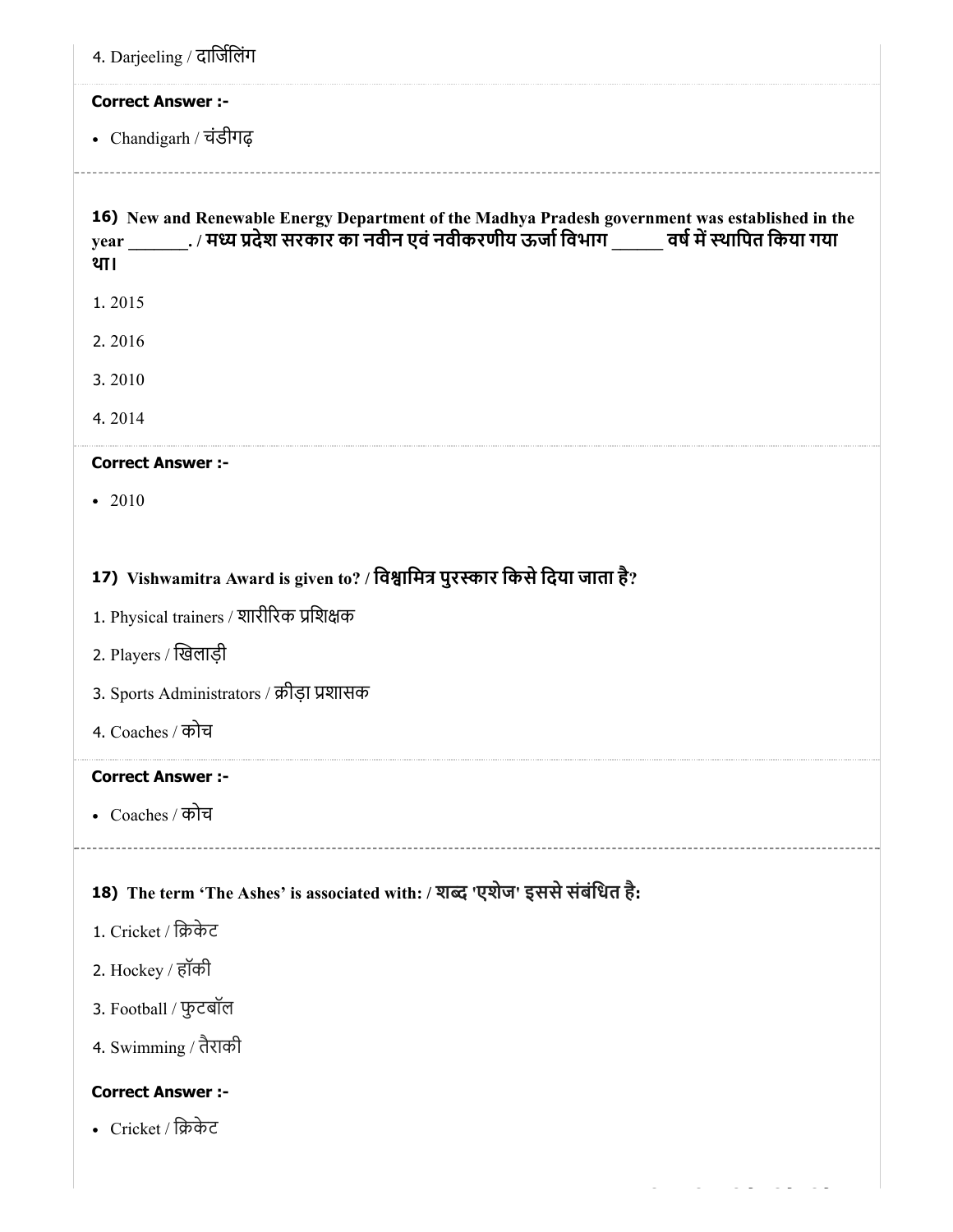| 19) India's first underwater rail tunnel connects ______ to _______. / भारत की पहली पानी के नीचे की रेल<br>सुरंग, ______ को ______ से जोड़ती है।                                                                           |
|----------------------------------------------------------------------------------------------------------------------------------------------------------------------------------------------------------------------------|
| 1. Chennai, Vishakapatnam / चेन्नई, विशाखापत्तनम                                                                                                                                                                           |
| 2. Navi Mumbai, Mumbai / नवी मुंबई, मुंबई                                                                                                                                                                                  |
| 3. Howrah, Kolkata / हावड़ा, कोलकाता                                                                                                                                                                                       |
| 4. Allahabad, Lucknow / इलाहाबाद, लखनऊ                                                                                                                                                                                     |
| <b>Correct Answer :-</b>                                                                                                                                                                                                   |
| • Howrah, Kolkata / हावड़ा, कोलकाता                                                                                                                                                                                        |
| 20) Who was the first Indian to win Nobel Prize? / नोबेल पुरस्कार जीतने वाले पहले भारतीय कौन थे?                                                                                                                           |
| 1. Rabindranath Tagore / रवीन्द्रनाथ टैगोर                                                                                                                                                                                 |
| 2. C.V. Raman / सी वी रमन                                                                                                                                                                                                  |
| 3. Amartya Sen / अमर्त्य सेन                                                                                                                                                                                               |
| 4. Kailash Satyarthi / कैलाश सत्यार्थी                                                                                                                                                                                     |
|                                                                                                                                                                                                                            |
| <b>Correct Answer :-</b>                                                                                                                                                                                                   |
| • Rabindranath Tagore / रवीन्द्रनाथ टैगोर                                                                                                                                                                                  |
|                                                                                                                                                                                                                            |
| 21) Who was elected the 14 <sup>th</sup> President of India? / भारत का 14 <sup>वा</sup> राष्ट्रपति किसे चुना गया?                                                                                                          |
| 1. Pranab Mukherjee / प्रणब मुखर्जी                                                                                                                                                                                        |
| 2. Venkaiah Naidu / वेंकैया नायडू                                                                                                                                                                                          |
| 3. Ram NathKovind / रामनाथ कोविंद                                                                                                                                                                                          |
| 4. Meira Kumar / मीरा कुमार                                                                                                                                                                                                |
| <b>Correct Answer :-</b>                                                                                                                                                                                                   |
| • Ram NathKovind / रामनाथ कोविंद                                                                                                                                                                                           |
| _____________________________<br>22) Who was the chief guest at India's 68 <sup>th</sup> Republic Day parade in 2017? / 2017 में भारत की 68वीं गणतंत्र<br>दिवस परेड के मुख्य अतिथि कौन थे?<br>1. Barack Obama / बराक ओबामा |

2. Shinzo Abe / िशज़ो अबे

3. Sheik Mohammed bin Salman / शेख मोहम्मद बिन सलमान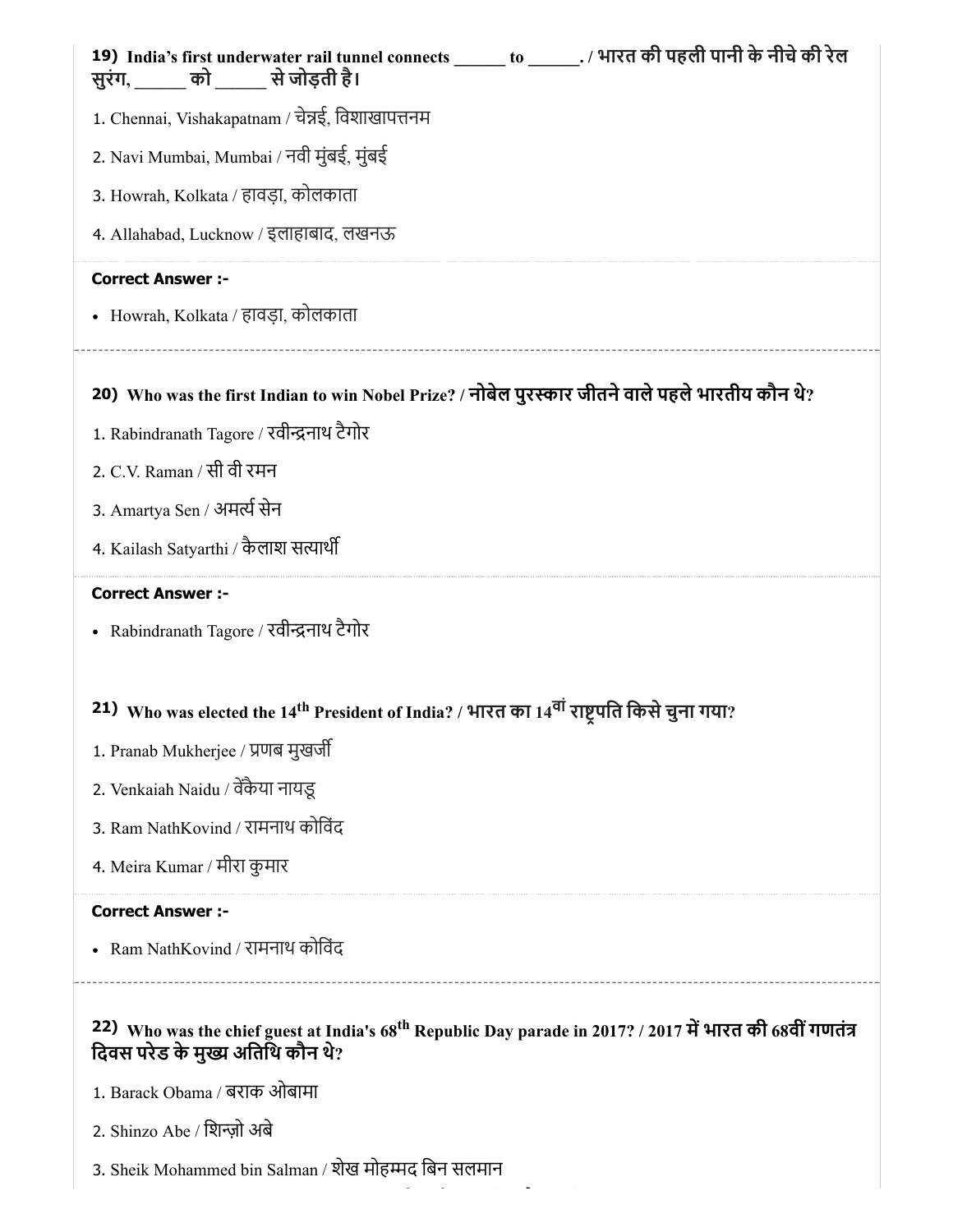| <b>Correct Answer :-</b>                    |                                                                                                                                                       |
|---------------------------------------------|-------------------------------------------------------------------------------------------------------------------------------------------------------|
|                                             | • Sheik Mohammed bin Zayed Al Nahyan / शेख मोहम्मद बिन ज़ैद अली नाहयन                                                                                 |
|                                             |                                                                                                                                                       |
|                                             | 23) Ustaad Bismillah Khan is associated with: / उस्ताद बिस्मिल्लाह खान इससे संबंधित हैं:                                                              |
| 1. Sitar / सितार                            |                                                                                                                                                       |
| 2. Shehnai / शहनाई                          |                                                                                                                                                       |
| 3. Tabla / तबला                             |                                                                                                                                                       |
| 4. Sarod / सरोद                             |                                                                                                                                                       |
| <b>Correct Answer :-</b>                    |                                                                                                                                                       |
| • Shehnai / शहनाई                           |                                                                                                                                                       |
|                                             |                                                                                                                                                       |
| 24)                                         | is the largest ever Kolkata-class destroyer ship to be built in India. / _________ भारत में<br>बनाया गया सबसे बड़ा कोलकाता-क्लास विनाशकारी जहाज़ है । |
|                                             | 1. INS Kolkata / आईएनएस कोलकाता                                                                                                                       |
|                                             | 2. INS Vikrant / आईएनएस विक्रांत                                                                                                                      |
|                                             | 3. INS Vikramaditya / आईएनएस विक्रमादित्य                                                                                                             |
|                                             | 4. INS Chennai / आईएनएस चेन्नई                                                                                                                        |
| <b>Correct Answer :-</b>                    |                                                                                                                                                       |
|                                             | • INS Chennai / आईएनएस चेन्नई                                                                                                                         |
|                                             |                                                                                                                                                       |
|                                             | 25) Complete the series choosing the missing number: / लुप्त संख्या चुनकर श्रृंखला को पूरा कीजिए:                                                     |
| $2, 4, 8, 16, 32, \underline{\hspace{1cm}}$ |                                                                                                                                                       |
| 1.62                                        |                                                                                                                                                       |
| 2.70                                        |                                                                                                                                                       |
| 3.64                                        |                                                                                                                                                       |
| 4.60                                        |                                                                                                                                                       |
| <b>Correct Answer :-</b>                    |                                                                                                                                                       |
| • 64                                        |                                                                                                                                                       |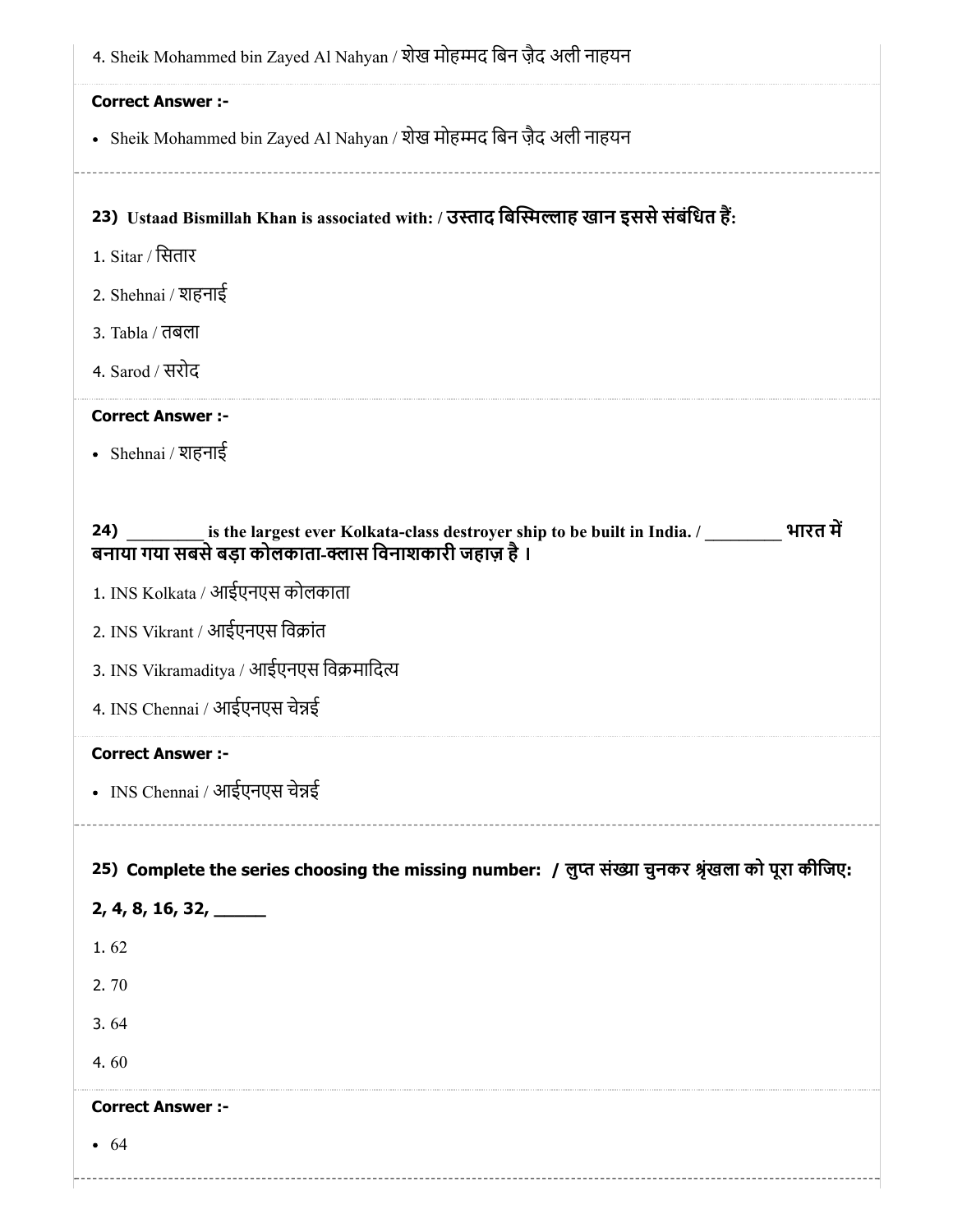| 26) Complete the series choosing the missing number: / लुप्त संख्या चुनकर श्रृंखला को पूरा कीजिए:                                               |
|-------------------------------------------------------------------------------------------------------------------------------------------------|
| 19, 2, 38, 3, 114, 4, $\_\_$                                                                                                                    |
| 1.228                                                                                                                                           |
| 2.352                                                                                                                                           |
| 3.256                                                                                                                                           |
| 4.456                                                                                                                                           |
| <b>Correct Answer :-</b>                                                                                                                        |
| $-456$                                                                                                                                          |
|                                                                                                                                                 |
| 27) Complete the series choosing the missing number: / लुप्त संख्या चुनकर श्रृंखला को पूरा कीजिए:                                               |
| 2, 3, 5, ______, 17, 33                                                                                                                         |
| 1.352                                                                                                                                           |
| 2.256                                                                                                                                           |
| 3.9                                                                                                                                             |
| 4.456                                                                                                                                           |
| <b>Correct Answer :-</b>                                                                                                                        |
| $\bullet$ 9                                                                                                                                     |
|                                                                                                                                                 |
| 28) Select the option that is true about the Statements and Conclusions given:                                                                  |
| <b>Statements:</b><br>All trains are shrimps<br>Some shrimps are cameras                                                                        |
| <b>Conclusions:</b><br>I. Some trains are cameras<br>II. Some cameras are trains                                                                |
| / उस विकल्प का चयन कीजिए जोकि दिए गए कथनों और निष्कर्षों के बारे में सही है:<br>कथन:<br>सभी ट्रेन चिंगट हैं<br>सभी चिंगट कैमरा हैं<br>निष्कर्ष: |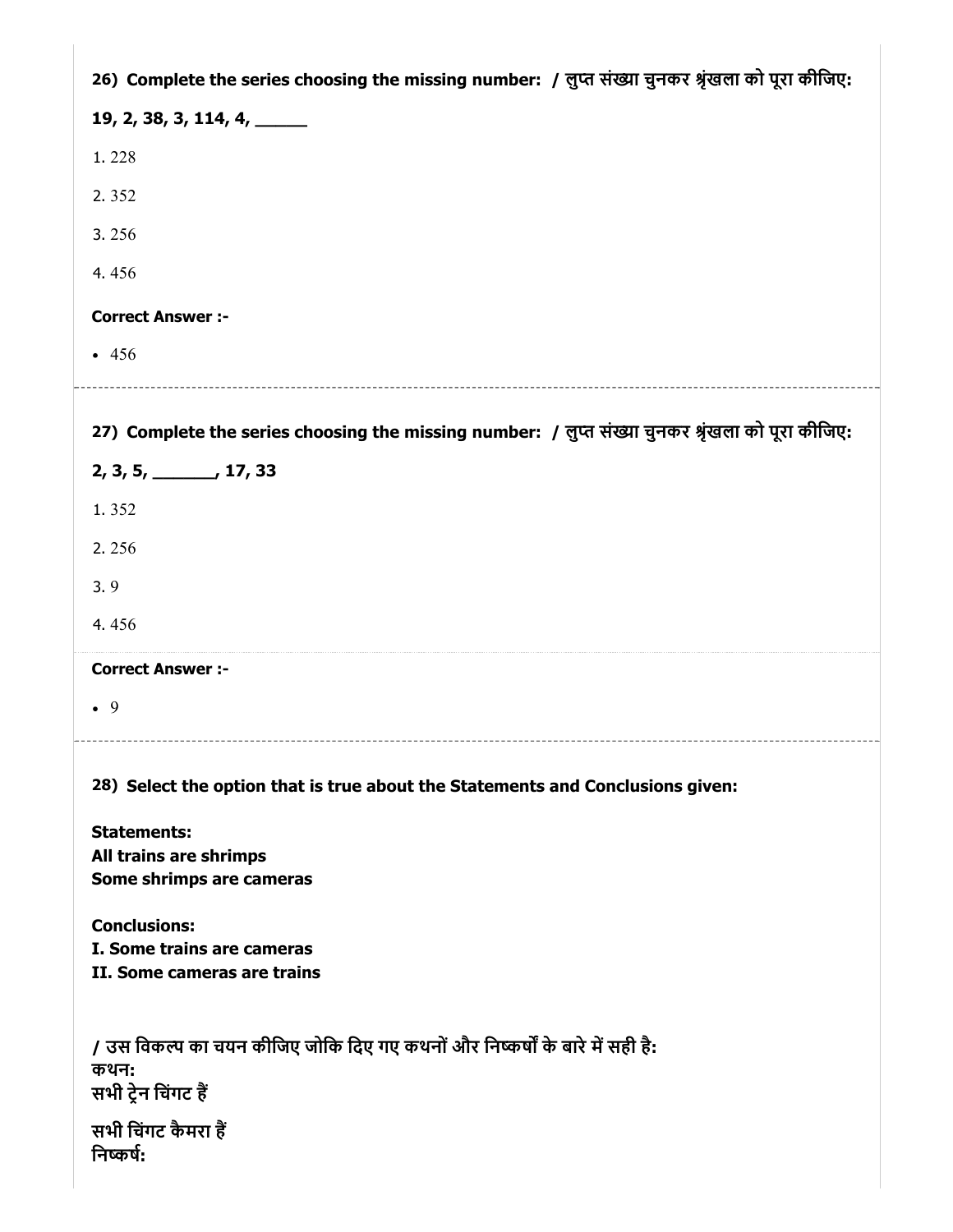# I. कुछ टेन कैमरा ह II. कुछ कैमरे ट्रेन हैं

1. only conclusion II follows / केवल निष्कर्ष II अनुसरण करता है

2. only conclusion I follows / केवल निष्कर्ष । अनुसरण करता है

3. neither conclusion I nor conclusion II follows / न ही निष्कर्ष | और न ही निष्कर्ष || अनुसरण करते हैं

4. both conclusion I and II follows / निष्कर्ष I और II दोनों अनुसरण करते हैं

# Correct Answer :-

• neither conclusion I nor conclusion II follows / न ही निष्कर्ष । और न ही निष्कर्ष II अनुसरण करते हैं

# 29) Select the option that is true about the Statements and Conclusions given:

Statements: Some pigs are geese Some geese are oranges

Conclusions: I. Some geese are pigs II. Some oranges are geese

/ उस विकल्प का चयन कीजिए जोकि दिए गए कथनों और निष्कर्षों के बारे में सही है: कथन: कुछ सुअर गीज़ ह

कुछ गीज़ संतरेह निष्कर्ष: I. कुछ गीज़ सुअर ह II. कुछ संतरे गीज़ हैं

1. only conclusion II follows / केवल निष्कर्ष II अनुसरण करता है

2. only conclusion I follows / केवल निष्कर्ष । अनुसरण करता है

3. neither conclusion I nor conclusion II follows / न ही निष्कर्ष | और न ही निष्कर्ष || अनुसरण करते हैं

4. both conclusion I and II follows / निष्कर्ष । और II दोनों अनुसरण करते हैं

# Correct Answer :-

• both conclusion I and II follows / निष्कर्ष | और II दोनों अनुसरण करते हैं

30) Select the option that is true about the Statements and Conclusions given:

Statements: Some stones are buckets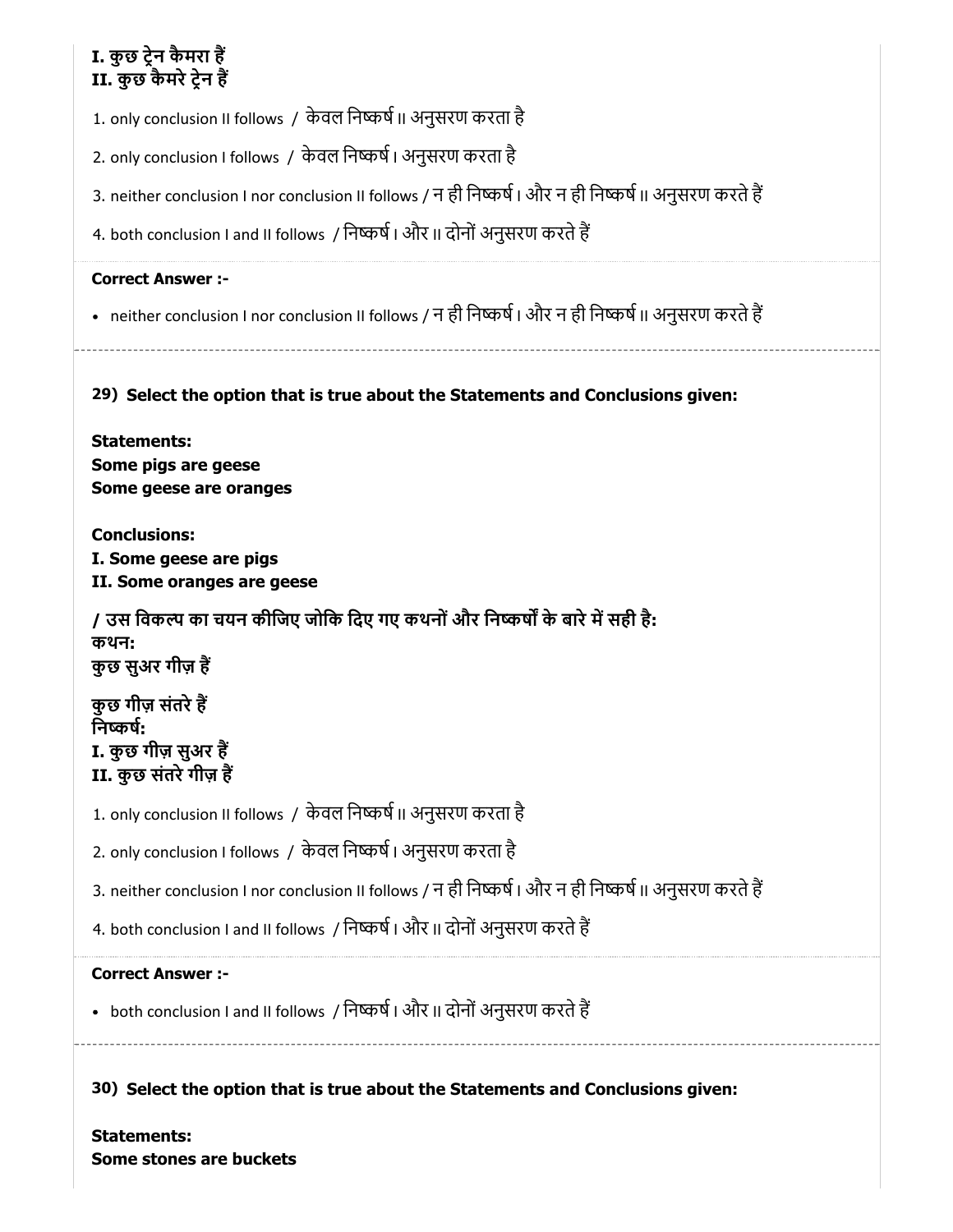All knocks are stones

Conclusions: I. Some buckets are stones II. Some knocks are buckets

/ उस विकल्प का चयन कीजिए जोकि दिए गए कथनों और निष्कर्षों के बारे में सही है: कथन: कुछ पथर बाटी ह

सभी नॉक पथर ह निष्कर्ष: I. कुछ बाल्टियां पत्थर हैं II. कुछ नॉक बाल्टियां हैं

1. only conclusion II follows / केवल निष्कर्ष II अनुसरण करता है

2. only conclusion I follows / केवल निष्कर्ष । अनुसरण करता है

3. neither conclusion I nor conclusion II follows / न ही निष्कर्ष | और न ही निष्कर्ष || अनुसरण करते हैं

4. both conclusion I and II follows / निष्कर्ष I और II दोनों अनुसरण करते हैं

# Correct Answer :-

• only conclusion I follows / केवल निष्कर्ष । अनुसरण करता है

31) Select the option that is true about the Statements and Conclusions given:

Statements: Some tanners are artists Some artists are pickpockets

Conclusions:

I. Some tanners are pickpockets

II. Some pickpockets are tanners

/ उस विकल्प का चयन कीजिए जोकि दिए गए कथनों और निष्कर्षों के बारे में सही है : कथन: कुछ टैनर कलाकार ह

कुछ कलाकार ज़ेबक़तरेह निष्कर्ष $\cdot$ I. कुछ टैनर ज़ेबक़तरेह **II. कुछ ज़ेबक़तरे टैनर हैं** 

1. only conclusion II follows / केवल निष्कर्ष II अनुसरण करता है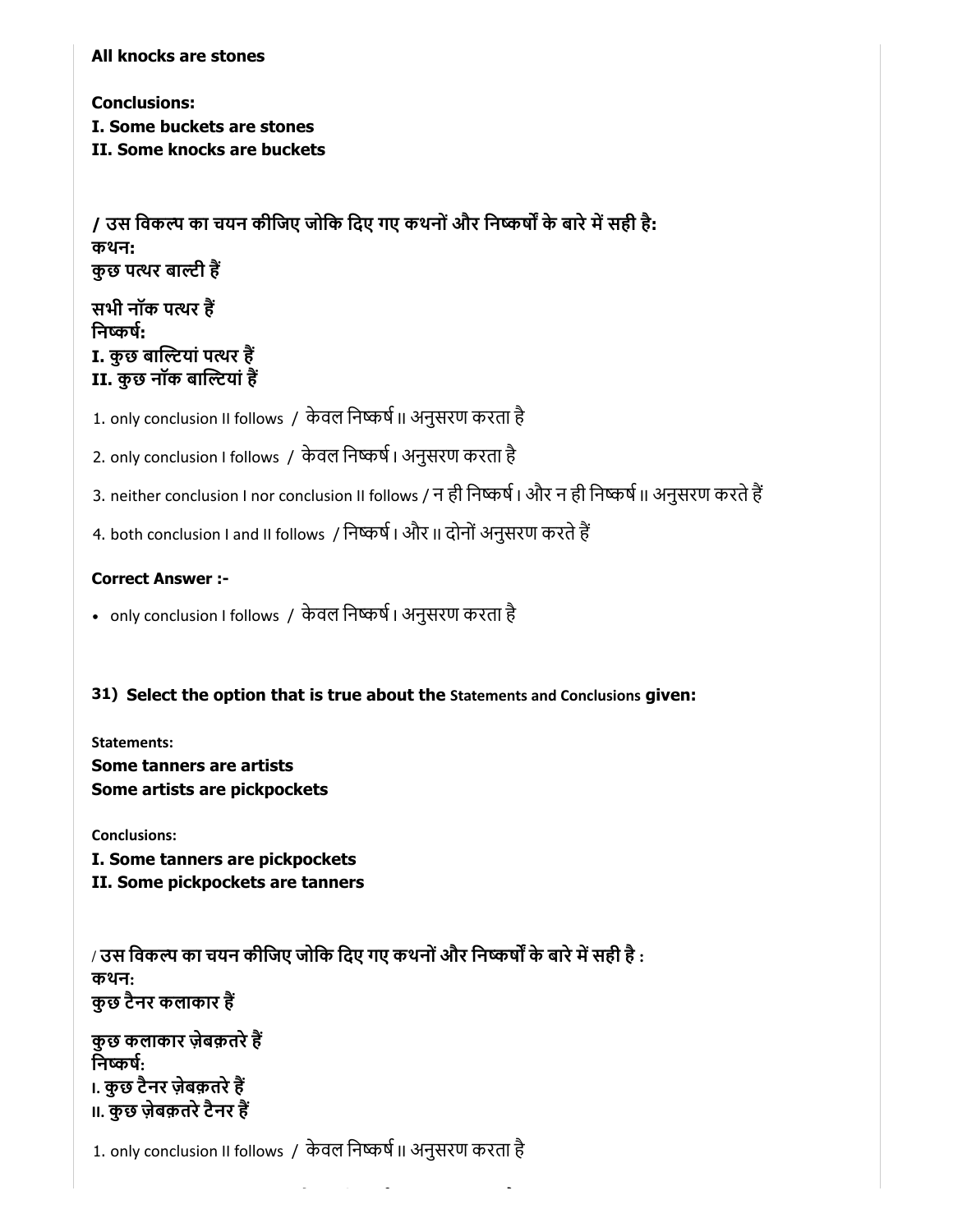| 2. only conclusion I follows / केवल निष्कर्ष । अनुसरण करता है<br>3. neither conclusion I nor conclusion II follows / न ही निष्कर्ष   और न ही निष्कर्ष    अनुसरण करते हैं |
|--------------------------------------------------------------------------------------------------------------------------------------------------------------------------|
| 4. both conclusion I and II follows / निष्कर्ष । और II दोनों अनुसरण करते हैं                                                                                             |
| <b>Correct Answer :-</b>                                                                                                                                                 |
| • neither conclusion I nor conclusion II follows / न ही निष्कर्ष । और न ही निष्कर्ष II अनुसरण करते हैं                                                                   |
| 32) Find the odd one out: / एक विषम ज्ञात कीजिए:                                                                                                                         |
| 7, 13, 25, 49, 98                                                                                                                                                        |
| 1.25                                                                                                                                                                     |
| 2.49                                                                                                                                                                     |
| 3.98                                                                                                                                                                     |
| 4.13                                                                                                                                                                     |
| <b>Correct Answer :-</b>                                                                                                                                                 |
| • 98                                                                                                                                                                     |
|                                                                                                                                                                          |
| 33) Choose the number which is different from others in the group: / उस संख्या का चयन करें जो<br>समूह में अन्य से भिन्न है:                                              |
| 6, 7, 9, 12                                                                                                                                                              |
| 1.9                                                                                                                                                                      |
| 2.7                                                                                                                                                                      |
| 3.12                                                                                                                                                                     |
| 4.6                                                                                                                                                                      |
| <b>Correct Answer :-</b>                                                                                                                                                 |
| $\bullet$ 7                                                                                                                                                              |
| 34) One of the heritage sites according to UNESCO is the ______. / यूनेस्को के अनुसार विरासत स्थलों<br>में से एक _____ है।                                               |
| 1. Kesavnath Temple at Ujjain / उज्जैन में केदारनाथ मंदिर                                                                                                                |
| 2. Bhojapur / भोजपुर                                                                                                                                                     |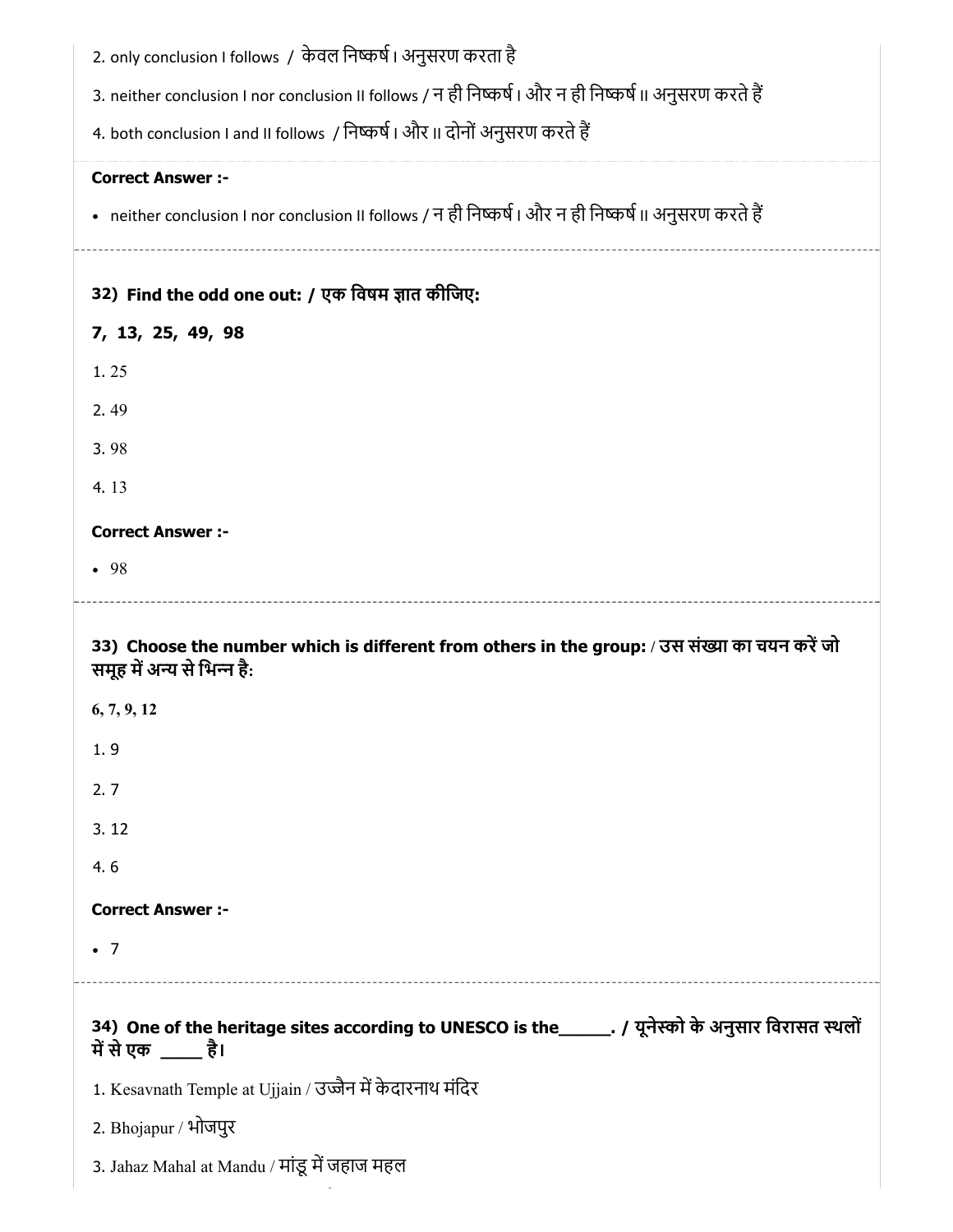| 4. Khajuraho Monuments / खजुराहो स्मारक                                                                                                                                                                                                       |
|-----------------------------------------------------------------------------------------------------------------------------------------------------------------------------------------------------------------------------------------------|
| <b>Correct Answer :-</b>                                                                                                                                                                                                                      |
| • Khajuraho Monuments / खजुराहो स्मारक                                                                                                                                                                                                        |
| 35) The series given below contains a sequence of numbers. Identify the incorrect<br>combination: / नीचे दी गई श्रृंखला में, संख्याओं का एक क्रम उपस्थित हैं। गलत संयोजन पहचानिए:                                                             |
| 15, 30, 50, 60, 85                                                                                                                                                                                                                            |
| 1.85                                                                                                                                                                                                                                          |
| 2.50                                                                                                                                                                                                                                          |
| 3.30                                                                                                                                                                                                                                          |
| 4.60                                                                                                                                                                                                                                          |
| <b>Correct Answer :-</b>                                                                                                                                                                                                                      |
| $\cdot$ 50                                                                                                                                                                                                                                    |
| 36) If <i>ABCDEF</i> is coded <i>ZYXWVU</i> , then how is <i>MERCEDES</i> coded? ? / यदि <i>ABCDEF</i> को<br>ZYXWVU से कोडित किया जाता है, तो MERCEDES को कैसे कोडित किया जायेगा?<br>1. IVNXVHVW<br>2. XNVIWVHV<br>3. WHVVNXIV<br>4. NVIXVWVH |
|                                                                                                                                                                                                                                               |
| <b>Correct Answer :-</b>                                                                                                                                                                                                                      |
| • NVIXVWVH                                                                                                                                                                                                                                    |
| 37) If MUSIC is coded SZWLE, then how is CANOE coded? / यदि MUSIC को SZWLE से कोडित<br>किया जाता है, तो CANOE को कैसे कोडित किया जायेगा?<br>1. LSWER                                                                                          |
| 2. FGSEL                                                                                                                                                                                                                                      |
| 3. IFRRG                                                                                                                                                                                                                                      |
| 4. RGFIS                                                                                                                                                                                                                                      |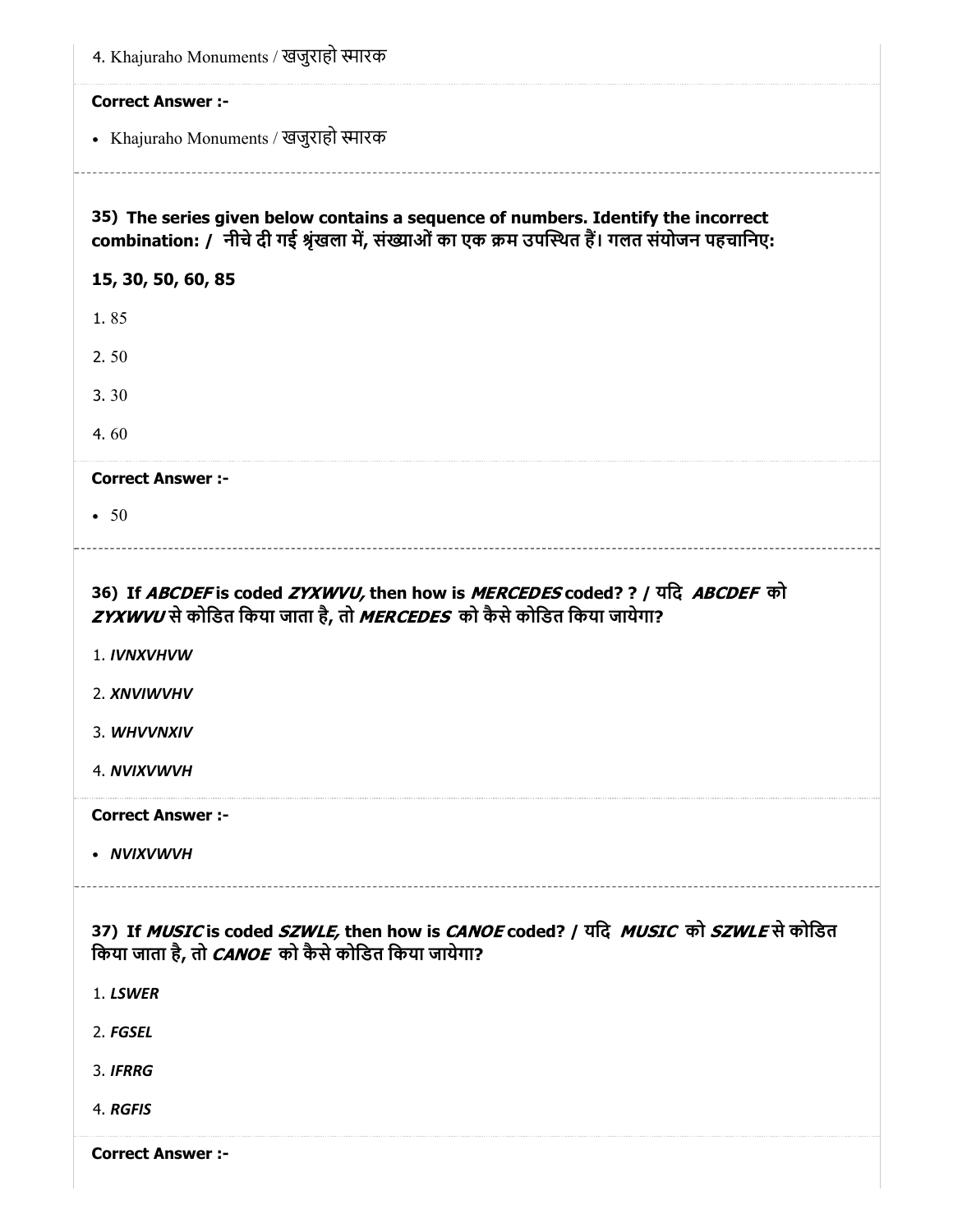38) The series given below contains a sequence of numbers. Identify the incorrect combination: / नीचेदी गई श्रृंखला में, संख्याओं का एक क्रम उपस्थित हैं। गलत संयोजन पहचानिए :

| 0, 3, 8, 15, 24, 36      |  |  |
|--------------------------|--|--|
| 1.24                     |  |  |
| 2.15                     |  |  |
| 3.3                      |  |  |
| 4.36                     |  |  |
| <b>Correct Answer :-</b> |  |  |
| $\bullet$ 36             |  |  |
|                          |  |  |

39) In a certain code language, *kom nad lis* means *large circus tent, tif nok nad* means *tent is* pitched, and mar rit tif means she is crying. Which is the word for pitched in that code language? /एक ख़ास कोड भाषा में, *kom nad lis का अर्थ large circus tent; tif nok nad का अर्थ tent is pitched* तथा *mar rit tif* का अर्थ *she is crying* होता है। इस कोड भाषा में *pitched* के लिए किस शब्द का इस्तेमाल किया गया है?

1. nok

2.  $t$ if

3. nad

4. kom

Correct Answer :-

• nok

40) In a certain code language, *li eb eep* means *roses are blue, kis eeh* means *red flowers*, eep tim eeh means flowers are vegetables. Which is the word for roses in that code language? /एक ख़ास कोड भाषा में, li eb eep का अर्थ roses are blue; kis eeh का अर्थ red flowers तथा *eep tim eeh* का अर्थ *flowers are vegetables* होता है। इस कोड भाषा में *roses* के लिए किस शब्द का इस्तेमाल किया गया है?

1. li

2. eep

3. eb

4. cannot be determined / निर्धारित नहीं किया जा सकता है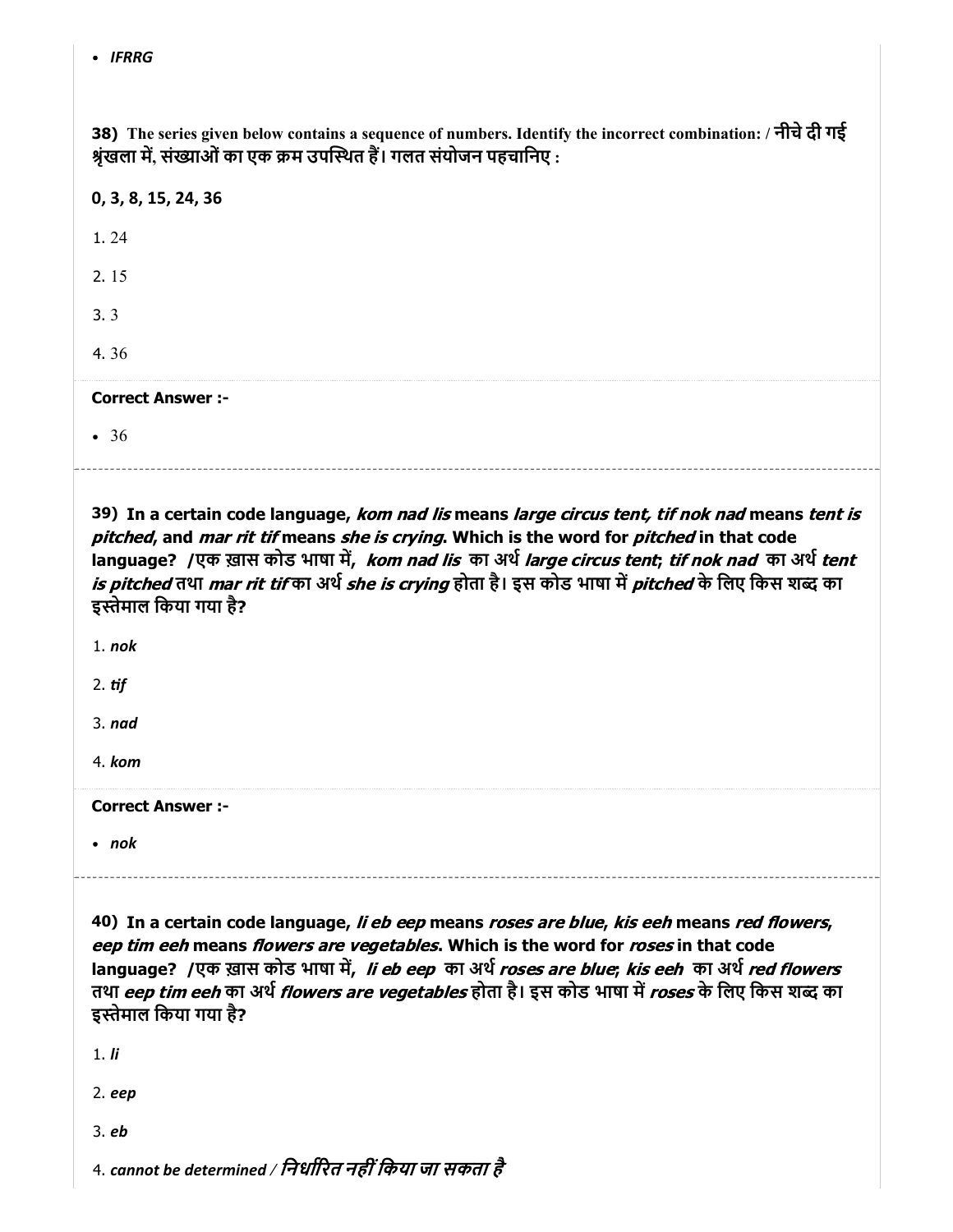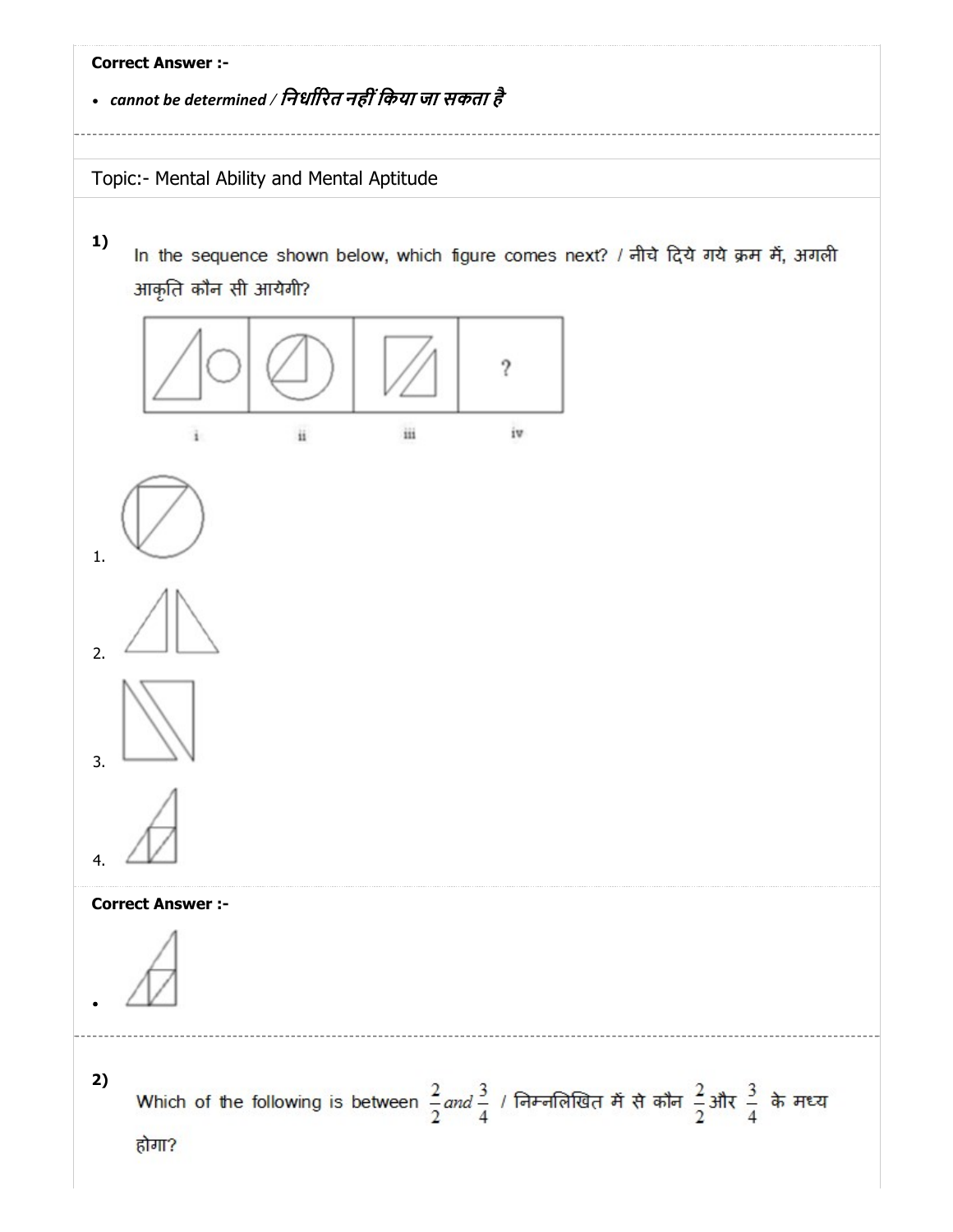| 16<br>$\overline{25}$                                                                                                                                                                       |
|---------------------------------------------------------------------------------------------------------------------------------------------------------------------------------------------|
| $\mathbf{1}$ .                                                                                                                                                                              |
| 21<br>29<br>2.                                                                                                                                                                              |
| 25<br>135<br>3.                                                                                                                                                                             |
| 26<br>42<br>4.                                                                                                                                                                              |
| <b>Correct Answer:-</b>                                                                                                                                                                     |
| 21<br>29                                                                                                                                                                                    |
| 3)<br>If the following two squares shown below overlap, which one of the following options<br>is formed? / यदि निम्न दो वर्ग अतिव्यापित होते हैं, तो निम्न में से कौन सा एक विकल्प बनता है? |
| $\mathbb{C}$ $\blacktriangle$<br>$\mathbf{1}$ .                                                                                                                                             |
| I A<br>2.                                                                                                                                                                                   |
| $\overline{C}$<br>3.                                                                                                                                                                        |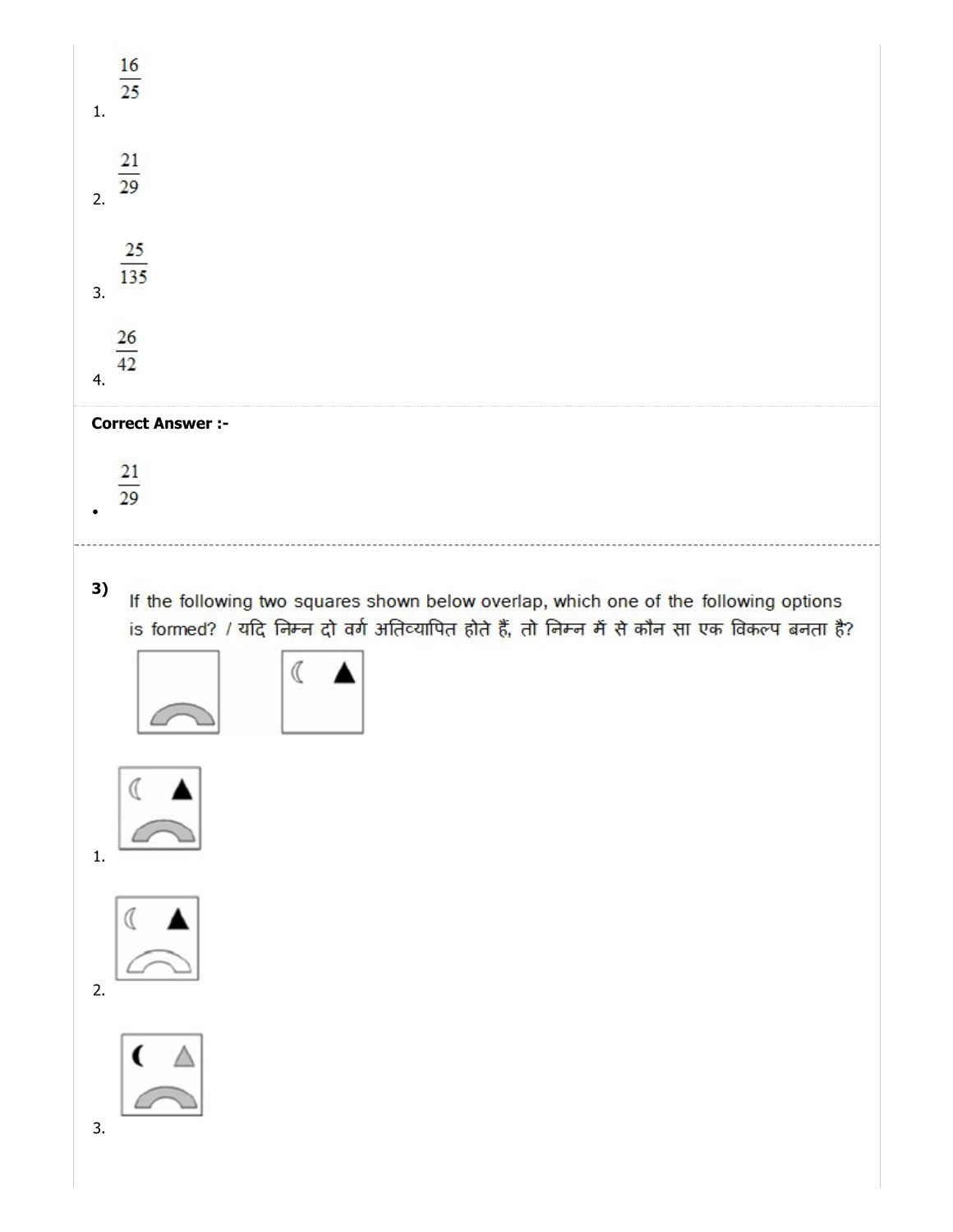

# Correct Answer :-



4)

In the sequence shown below, which figure comes next? / नीचे दिये गये क्रम में, अगली आकृति कौन सी आयेगी?





1.



2.



3.



Correct Answer :-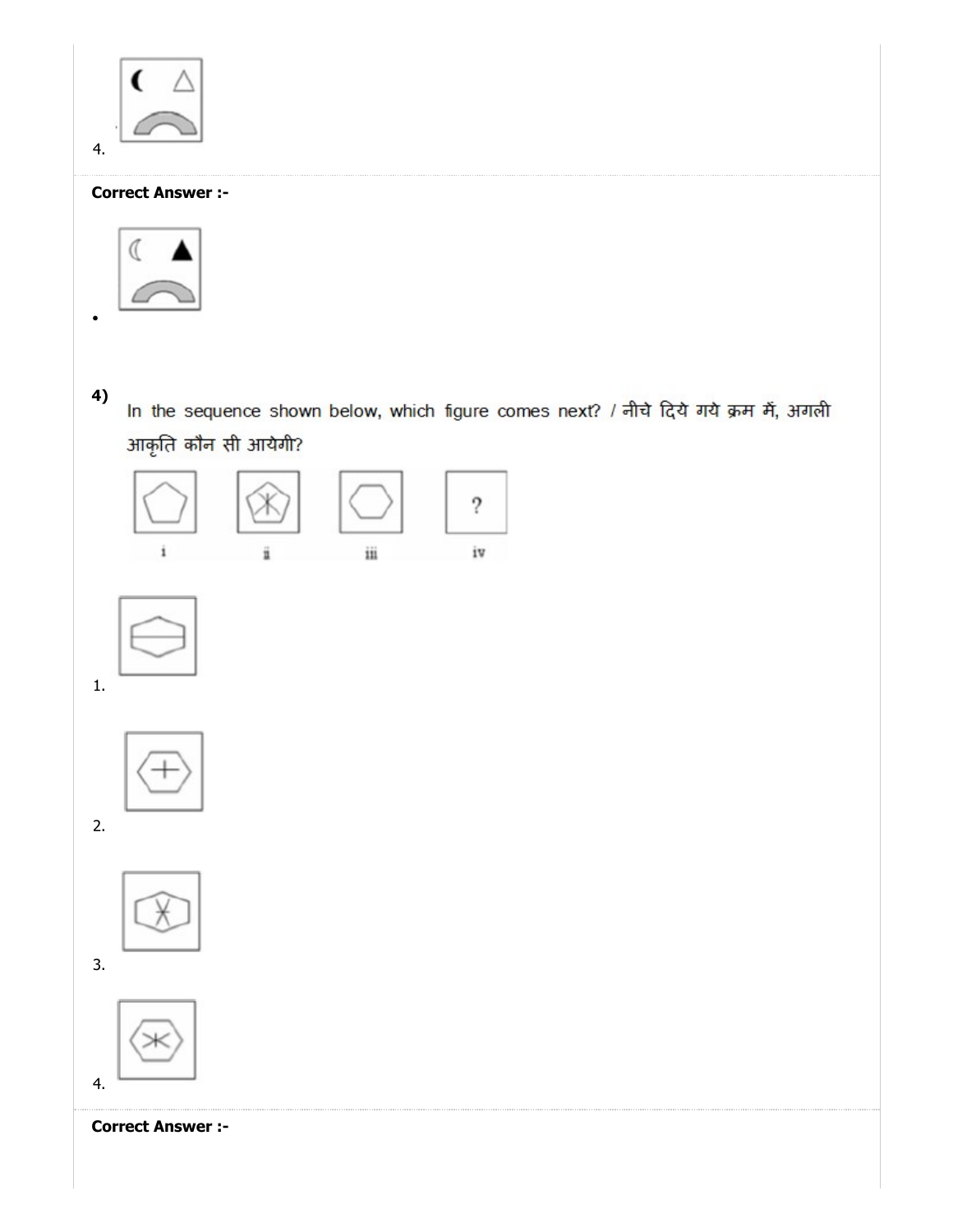

# 5) The population of a town increased from 2,60,000 to 3,32,800. The percentage of population per year is: / एक शहर की जनसंख्या 2,60,000 से बढ़कर 3,32,800 हो गई। प्रति वर्ष जनसंख्या का प्रतिशत है:

1. 27%

2. 25%

3. 28%

4. 26%

Correct Answer :-

 $• 28%$ 

6) When Krishna traveled 25 km, he found that  $3/5$ <sup>th</sup> of his journey was still left. What was the length of the whole journey? / कृष्णा जब 25 किमी यात्रा कर लेता है, तब उसे ज्ञात होता है कि उसकी यात्रा का 3/5 भाग अभी भी शेष है। संपूर्ण यात्रा की लम्बाई क्या थी?

72 $\frac{1}{2}$  km / 72  $\frac{1}{2}$  किमी 1.  $92\frac{1}{2}$  km / 92  $\frac{1}{2}$  किमी 2. 62 $\frac{1}{2}$  km / 62 $\frac{1}{2}$ किमी 3. 82 $\frac{1}{2}$  km / 82  $\frac{1}{2}$  किमी 4.

Correct Answer :-

$$
62\frac{1}{2}
$$
 km /  $62\frac{1}{2}$  किमी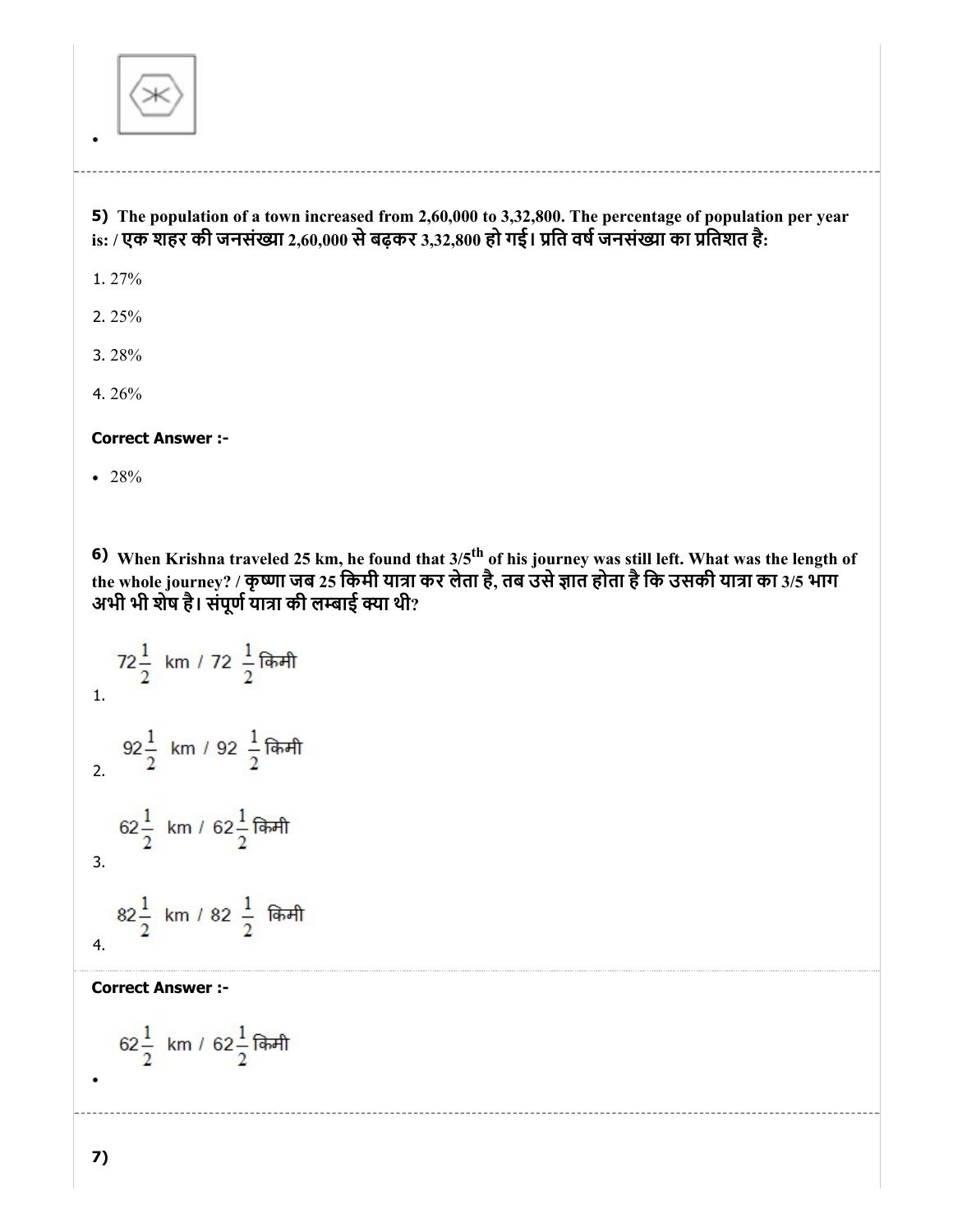A man bought apples at Rs. 25 for 10 and sold them at Rs. 25 per dozen. Find his gain or loss percent. / एक पुरूष 25 रुपये में 10 सेब खरीदता है और उन्हें 25 रुपये प्रति दर्जन बेचता है। उसका लाभ या हानि प्रतिशत ज्ञात करें।



#### Correct Answer :-

 $16\frac{2}{3}$ %

8) What is the product of the difference between the smallest 4-digit number and the largest 3-digit number and the sum of the largest 2-digit number and the smallest 3-digit number? / लघुतम 4 अंकीय संख्या और महत्तम 3 अंकीय संख्या के बीच के अंतर एवं महत्तम 2 अंकीय संख्या और लघुतम 3 अंकीय संख्या के योग का गुणनफल क्या है?

1. 199

2. 9999

3. 9000

4. 10000

#### Correct Answer :-

 $-199$ 

9) Value of 312 / 0.002 is / 312 / 0.002 का मान है:

- 1. 15600
- 2. 156000
- 3. 156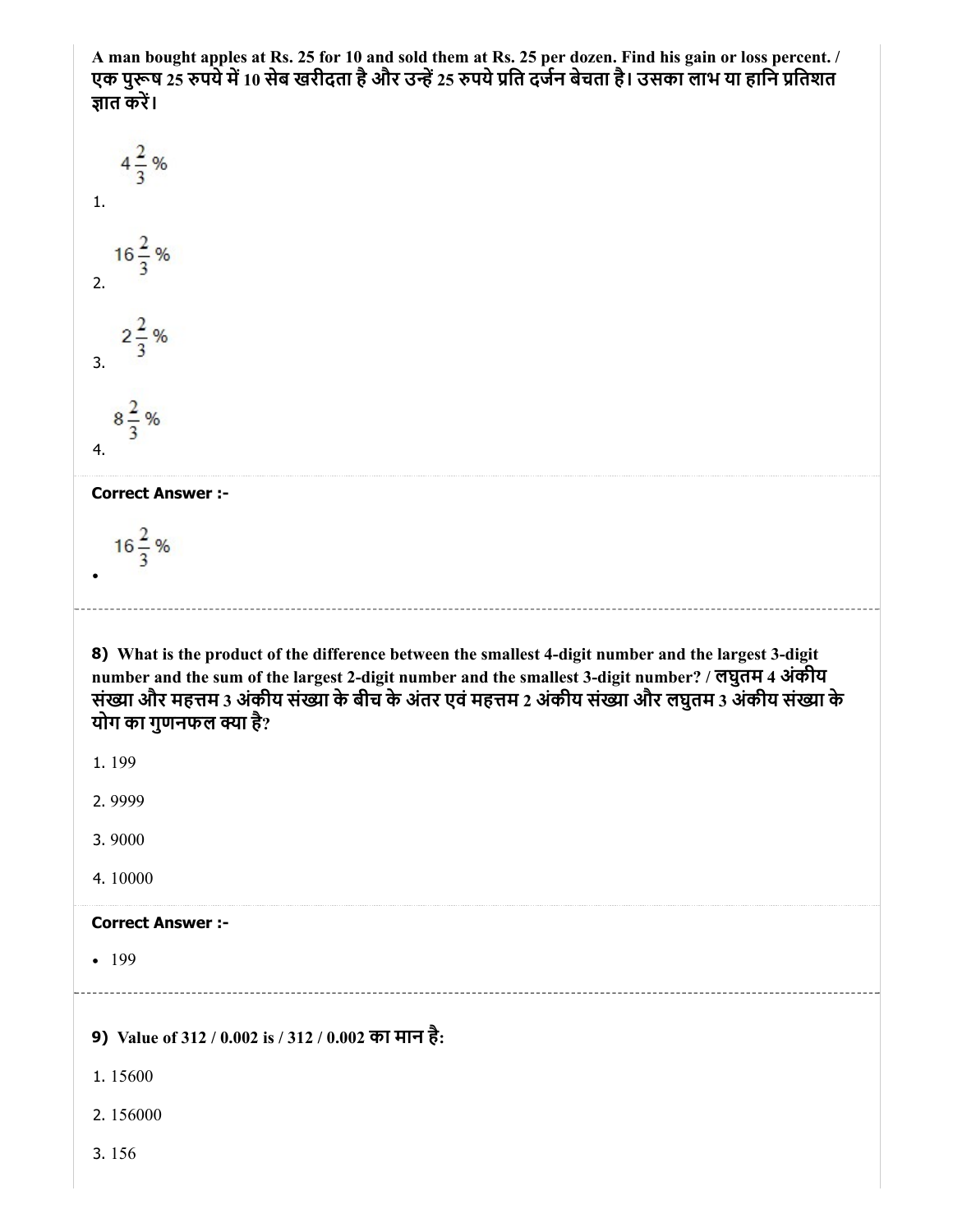| 4.155500                                                                                                                                                                                                                                                                                                                          |
|-----------------------------------------------------------------------------------------------------------------------------------------------------------------------------------------------------------------------------------------------------------------------------------------------------------------------------------|
| <b>Correct Answer :-</b>                                                                                                                                                                                                                                                                                                          |
| $-156000$                                                                                                                                                                                                                                                                                                                         |
| 10) Twenty lamps can be lighted for 6 hr a day for 20 days at a cost of Rs. 100. How much would be the<br>cost of lighting 40 lamps, 8 hr for 12 days? / 100 रुपये की लागत पर 20 दिनों के लिए 6 घंटे प्रति दिन की दर से<br>बीस लैंप प्रकाशित किये जा सकते हैं। 12 दिनों के लिए 8 घंटे हेतु 40 लैंप को प्रकाशित करने की लागत कितनी |
| होगी?                                                                                                                                                                                                                                                                                                                             |
| 1. Rs. 150 / 150 रुपये                                                                                                                                                                                                                                                                                                            |
| 2. Rs. 160 / 160 रुपये                                                                                                                                                                                                                                                                                                            |
| 3. Rs. 180 / 180 रुपये                                                                                                                                                                                                                                                                                                            |
| 4. Rs. 140 / 140 रुपये                                                                                                                                                                                                                                                                                                            |
| <b>Correct Answer :-</b>                                                                                                                                                                                                                                                                                                          |
| • Rs. 160 / 160 रुपये                                                                                                                                                                                                                                                                                                             |
| 11) If A is 10 % more than B, then how much is B less than A? / यदि A, B से 10 प्रतिशत अधिक है तो B, A<br>से कितना कम होगा?<br>1. 12.5 %<br>2. $12.14\%$<br>3.9.09%                                                                                                                                                               |
| 4.10%                                                                                                                                                                                                                                                                                                                             |
| <b>Correct Answer:-</b>                                                                                                                                                                                                                                                                                                           |
| • $9.09\%$                                                                                                                                                                                                                                                                                                                        |
| 12) If a baker's dozen is 13, how much would be five dozens of baker's dozens? / यदि एक बेकर का दर्जन<br>13 है, तो बेकर के दर्जनों के पांच दर्जन कितने होगे?                                                                                                                                                                      |
| 1.845                                                                                                                                                                                                                                                                                                                             |
| 2.936                                                                                                                                                                                                                                                                                                                             |
| 3.720                                                                                                                                                                                                                                                                                                                             |
| 4.780                                                                                                                                                                                                                                                                                                                             |
| <b>Correct Answer :-</b>                                                                                                                                                                                                                                                                                                          |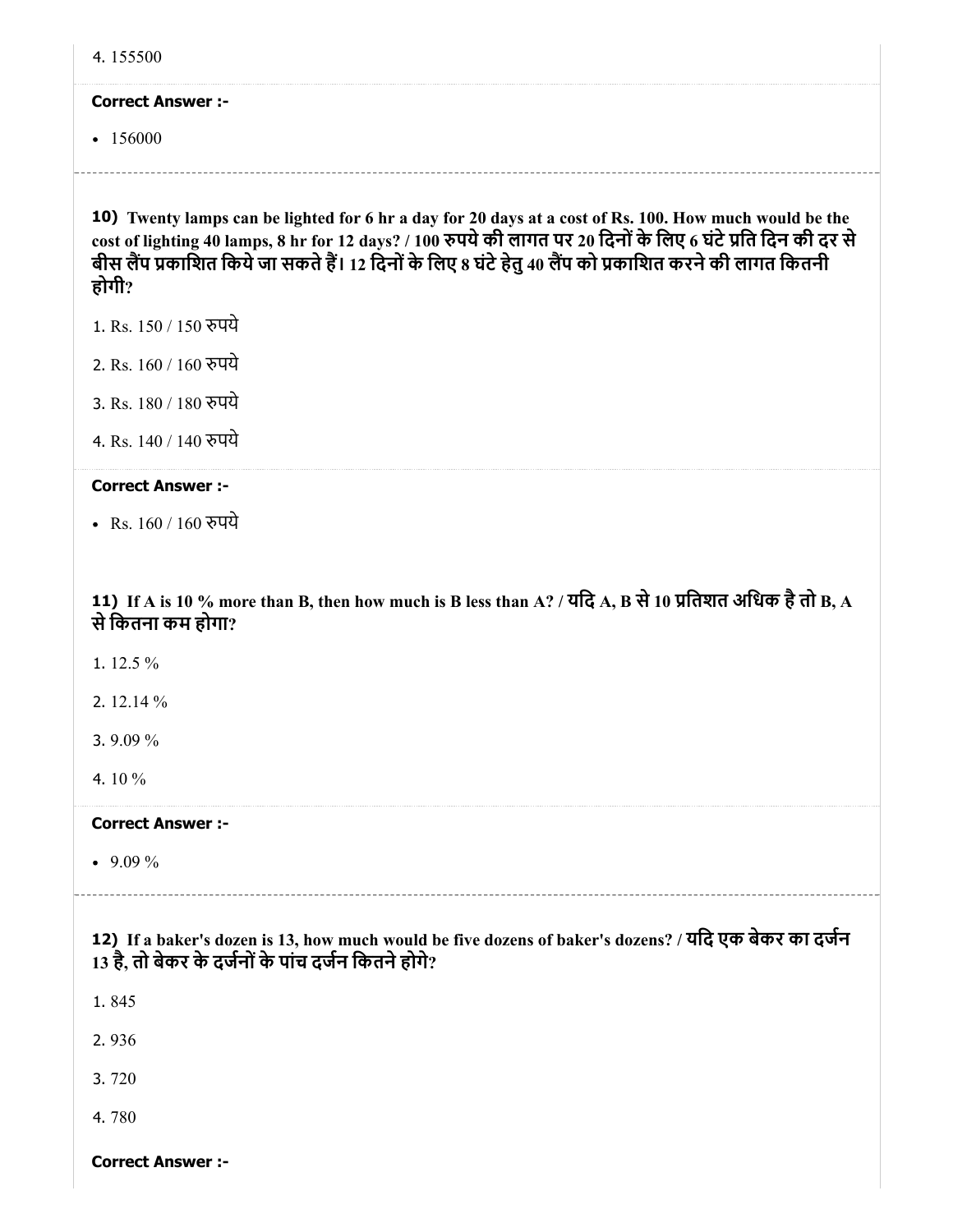# 13) If each side of a square increases 3 times, then the area of the square increases by: / यदि एक वर्ग की प्रत्येक भुजाएँ 3 गुना बढ़ जाती हैं, तो वर्ग का क्षेत्रफल \_\_\_\_\_\_\_\_\_\_\_ बढ़ जाता है।

1. 12 times / 12 गुना

- 2. 9 times / 9 गुना
- 3. 3 times / 3 गुना
- 4. 6 times / 6 गुना

#### Correct Answer :-

9 times / 9 गुना

#### 14) Divide 960 into 2 parts such that one exceeds the other by 26. / 960 को 2 भागोंमइस कार िवभािजत करें कि पहला भाग, दूसरे से 26 अधिक हो।

- 1. 534, 426
- 2. None of the above / उपरोक्त में से कोई नहीं
- 3. 474, 486
- 4. 467, 493

#### Correct Answer :-

 $-467, 493$ 

15) Amit, a furniture seller, plans to sell a table for Rs. 720. If he gained 20%, then what was the cost price of the table? / अमित जो कि एक फर्नीचर विक्रेता है, 720 रुपये में एक मेज़ को बेचने की योजना बनाता हे। यदि उसने 20% लाभ प्राप्त किया है, तो मेज़ का क्रय मूल्य क्या था?

- 1. Rs. 720 / 720 रुपये
- 2. Rs. 575 / 575 पये
- 3. Rs. 850 / 850 पये
- 4. Rs. 600 / 600 पये

#### Correct Answer :-

• Rs. 600 / 600 रुपये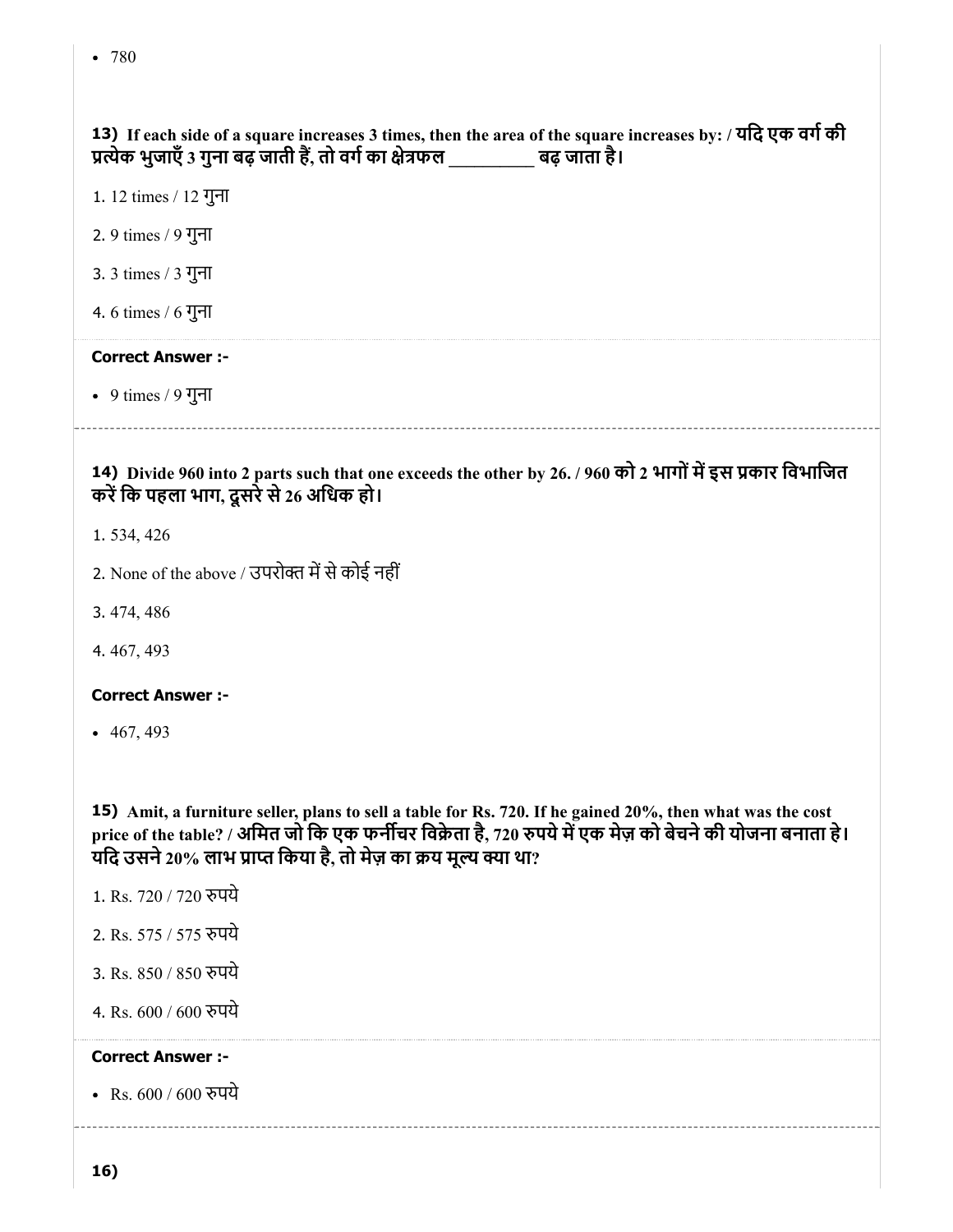| A father is four times as old as his son today. After 24 years, the ratio of ages of son and father will be 1:3.<br>Find the present age of the son. / आज के दिन एक पिता अपने पुत्र से चार गुना बड़ा है। 24 वर्षों बाद पुत्र और<br>पिता की आयु का अनुपात 1:3 होगा। पुत्र की वर्तमान आयु ज्ञात करें।                                                                                                 |
|-----------------------------------------------------------------------------------------------------------------------------------------------------------------------------------------------------------------------------------------------------------------------------------------------------------------------------------------------------------------------------------------------------|
| 1.48                                                                                                                                                                                                                                                                                                                                                                                                |
| 2.24                                                                                                                                                                                                                                                                                                                                                                                                |
| 3.50                                                                                                                                                                                                                                                                                                                                                                                                |
| 4.22                                                                                                                                                                                                                                                                                                                                                                                                |
| <b>Correct Answer :-</b>                                                                                                                                                                                                                                                                                                                                                                            |
| $-48$                                                                                                                                                                                                                                                                                                                                                                                               |
| 17) A team has won 16 matches and lost in 5 of them. If these matches represent 70 % of the total<br>number of matches to be played, how many more matches should the team win, in order to have a record<br>of 80 % wins? / एक दल ने 16 मैच जीते और 5 हारे। यदि ये मैच खेले गये कुल मैचों का 70% प्रदर्शित करते हैं तो<br>दल को और कितने अधिक मैच जीतने चाहिए जिससे कि 80% जीत का रिकॉर्ड हो जाये? |
| 1.4                                                                                                                                                                                                                                                                                                                                                                                                 |
| 2.6                                                                                                                                                                                                                                                                                                                                                                                                 |
| 3.5                                                                                                                                                                                                                                                                                                                                                                                                 |
| 4.8                                                                                                                                                                                                                                                                                                                                                                                                 |
| <b>Correct Answer :-</b>                                                                                                                                                                                                                                                                                                                                                                            |
| $\bullet$ 8                                                                                                                                                                                                                                                                                                                                                                                         |
| 18) In a gathering of 75 people, 35 people can speak English and 50 people can speak Hindi. At the most,<br>how many people can speak both the languages? / 75 लोगों की एक सभा में, 35 लोग अंग्रेज़ी बोल सकते हैं और<br>50 लोग हिन्दी बोल सकते हैं। अधिकतम कितने लोग दोनों भाषाओं को बोल सकते हैं?                                                                                                  |
| 1.10                                                                                                                                                                                                                                                                                                                                                                                                |
| 2.15                                                                                                                                                                                                                                                                                                                                                                                                |
| 3.25                                                                                                                                                                                                                                                                                                                                                                                                |
| 4.35                                                                                                                                                                                                                                                                                                                                                                                                |
| <b>Correct Answer :-</b>                                                                                                                                                                                                                                                                                                                                                                            |
| $\bullet$ 10                                                                                                                                                                                                                                                                                                                                                                                        |
| 19)                                                                                                                                                                                                                                                                                                                                                                                                 |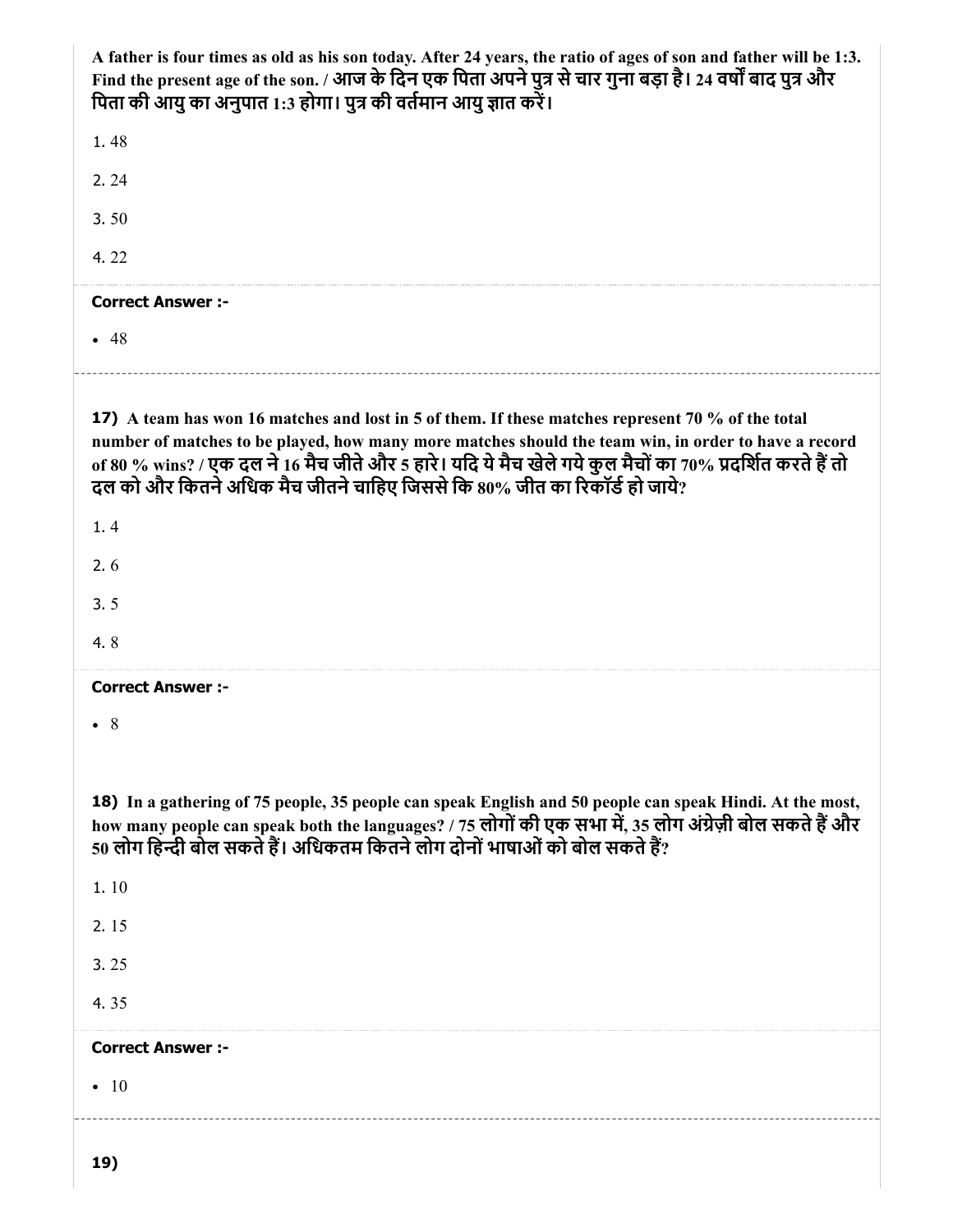A and B can do a piece of work in 30 days, while B and C can do the same in 24 days and C and A in 20 days. They all work together for 12 days until A and C leave. How many more days will it take for B to finish the work? / A और B एक कार्य को 30 दिनों में पूरा कर सकते हैं, जबकि B और  $\rm C$  उसे 24 दिनों में पूरा कर सकते हैं, एवं  $\bf C$  और  $\bf A$  उसे 20 दिनों में पूरा कर सकते हैं। वे सभी एकसाथ 12 दिनों तक कार्य करते हैं, जब तक कि  $\bf A$  और  $\bf C$  छोड़ नहीं देते। कार्य को समाप्त करने के लिए B को कितने और दिन लगेंगे?

- 1. 24 days / 24 िदन
- 2. 22 days / 22 िदन
- 3. 16 days / 16 िदन
- 4. 20 days / 20 िदन

#### Correct Answer :-

20 days / 20 िदन

20) The sum of the ages of a father and son is 45 years. Five years ago, the product of their ages was four times the father's age at that time. The present age of father and son is: / एक पिता और पुत्र की आयु का योग 45 वर्ष है। पांच वर्ष पहले, उनकी आयु का गुणनफल उस समय पिता की आयु से चार गुना अधिक था। पिता और पुत्र की वर्तमान आयु हैं:

- 1. 34, 11
- 2. 40, 5
- 3. 36, 9
- 4. 35, 10

#### Correct Answer :-

 $• 36, 9$ 

21) The sum of the ages of a father and son is 45 years. Five years ago, the product of their ages was four times the father's age at that time. The present age of father and son / एक पिता और पुत्र की आयु का योग 45 वर्ष है। पांच वर्ष पहले, उनकी आयु का गुणनफल उस समय पिता की आयु का चार गुना था। पिता और पुत्र की वतमान आयुह:

- 1. 34, 11
- 2. 40, 5
- 3. 36, 9

4. 35, 10

#### Correct Answer :-

 $• 36, 9$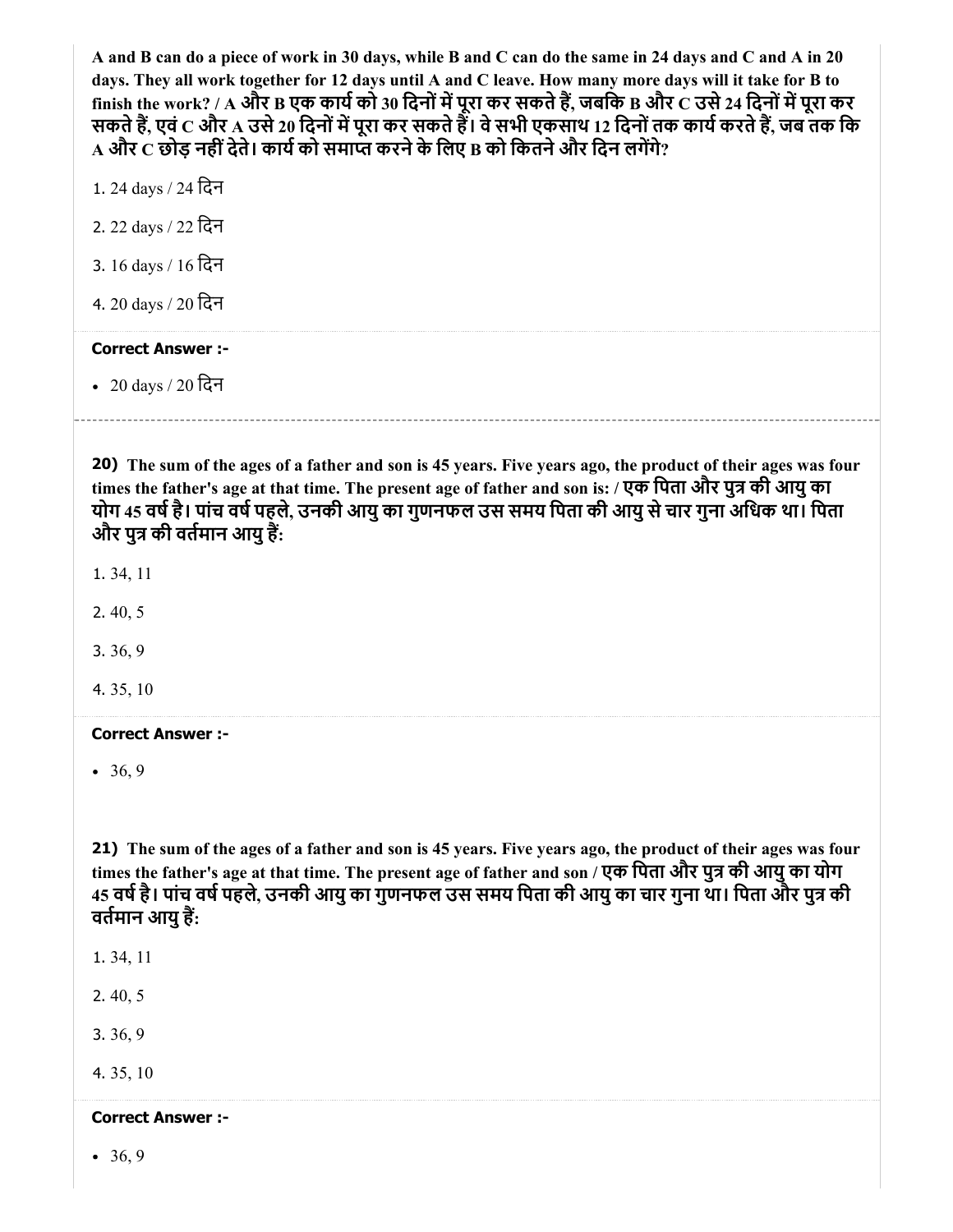22) The average weight of a class of 40 students is 55kg. If the weight of the teacher is also included then the average weight of the class becomes 56 kg. Find the weight of the teacher. / एक कक्षा के 40 विद्यार्थियों का औसत वजन 55 किग्रा है। यदि शिक्षक का वजन भी उसमें शामिल हो जाता है, तो कक्षा का औसत वजन 56 किग्रा हो जाता है। शिक्षक का वजन ज्ञात करें।

- 1. 90 kg. / 90 किग्रा
- 2. 96 kg. / 96 िका
- 3. 98 kg. / 98 किग्रा
- 4. 95 kg. / 95 किग्रा

# Correct Answer :-

96 kg. / 96 िका

23) A train covers a distance of 10 km in 12 min. If its speed is decreased by 10 km/h, then the time taken by the train to cover the same distance will be: / एक रेलगाड़ी 12 मिनट में 10 किमी की दूरी तय करती है। यदि इसकी गति 10 किमी/घंटा की दर से कम हो जाती है, तो उसी दूरी को तय करने में रेलगाड़ी द्वारा लिया गया समय निम्र होगा:

- 1. 16 min / 16 िमनट
- 2. 18 min / 18 िमनट
- 3. 14 min / 14 िमनट
- 4. 15 min / 15 िमनट

Correct Answer :-

15 min / 15 िमनट

24) A train passes a platform 90 m long in 30 seconds and a man standing on the platform in 15 seconds. What is the speed of the train? / एक रेलगाड़ी 90 मीटर लंबे प्लेटफॉर्म को 30 सेकण्ड में पार करती है और प्लेटफॉर्म पर खड़े एक पुरूष को 15 सेकण्ड में पार करती है। रेलगाड़ी की गति क्या है?

- 1. 5 m/s / 5 मीटर/सेक
- 2. 3 m/s / 3 मीटर/सेक
- 3. 6 m/s / 6 मीटर/सेक
- 4. 2 m/s / 2 मीटर/सेक

# Correct Answer :-

6 m/s / 6 मीटर/सेक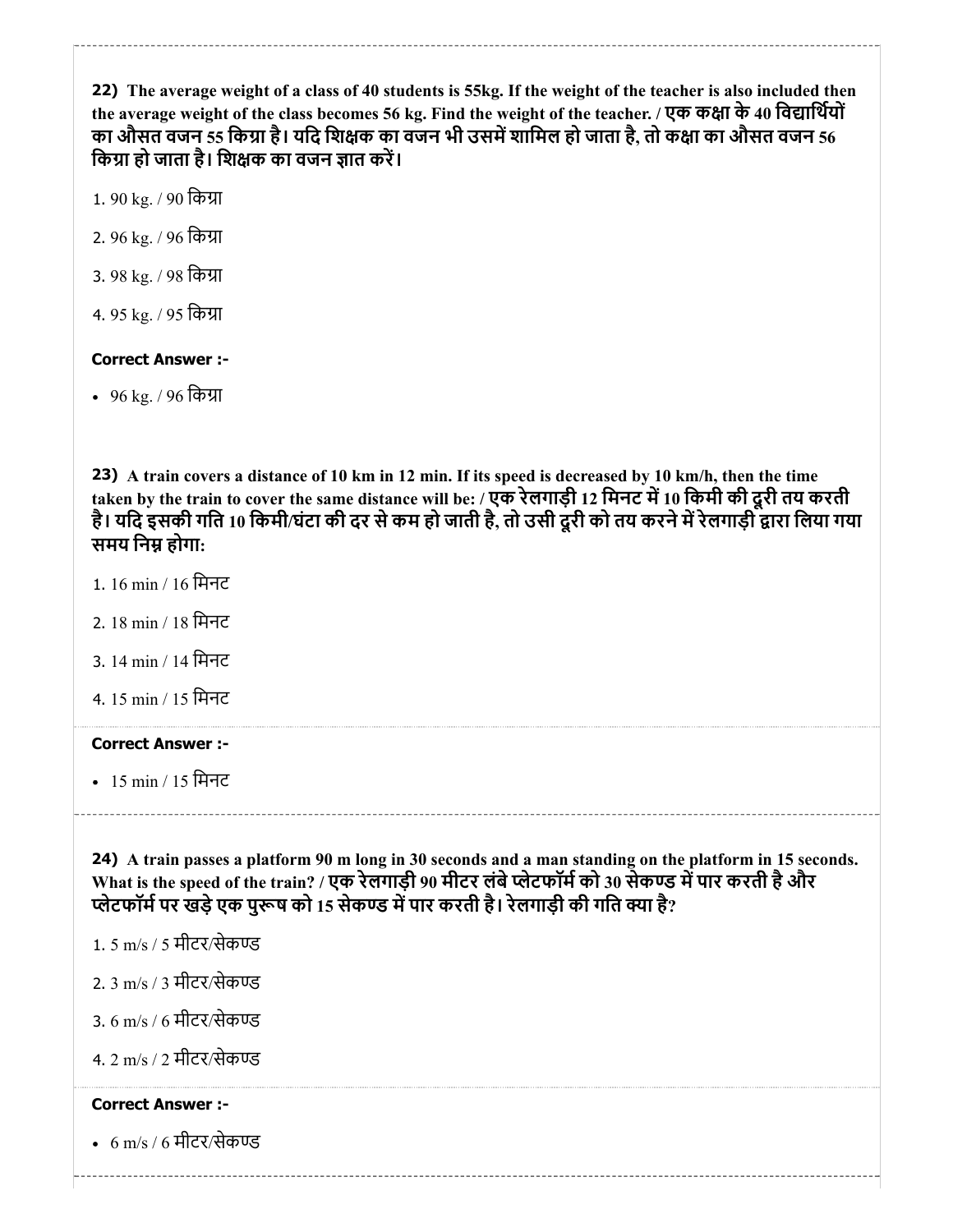25) A train crosses a man in 5 sec and a bridge of length 300 m in 20 sec. Find the speed and length of the train. / एक रेलगाड़ी एक पुरूष को 5 सेकण्ड में पार करती है और 300 मीटर लम्बाई वाले एक पुल को 20 सेकण्ड में पार करती है। रेलगाड़ी की गति और लम्बाई ज्ञात करें।

1. 25 m/s, 150 m / 25 मीटर/सेकण्ड, 150 मीटर

2. 25 m/s, 100 m / 25 मीटर/सेकण्ड, 100 मीटर

3. 20 m/s, 150 m / 20 मीटर/सेकण्ड. 150 मीटर

4. 20 m/s, 100 m / 20 मीटर/सेकण्ड, 100 मीटर

#### Correct Answer :-

• 20 m/s, 100 m / 20 मीटर/सेकण्ड, 100 मीटर

26) Shanthi and Rani start a business investing Rs. 85,000 and Rs. 15,000, respectively. In what ratio should the profit be divided between them after two years? / शांति और रानी ने क्रमश: 85,000 रुपये और 15,000 रुपये का निवेश कर एक व्यवसाय प्रारम्भ किया। दो वर्षों के पश्चात उन दोनों के बीच किस अनुपात में लाभ को िवभािजत िकया जाना चािहए?

1. 17 : 3

2. 17 : 23

 $3.3 : 4$ 

4. 15 : 23

Correct Answer :-

 $-17:3$ 

27) A book seller offers a discount of 10%. Find the price paid by the customer for a book, which is marked as Rs. 62. / एक पुस्तक विक्रेता 10% की छूट प्रदान करता है। उस पुस्तक के लिए ग्राहक द्वारा भुगतान किया गया मूल्य ज्ञात करें, जिस पर अंकित मूल्य 62 रुपये है।

1. Rs. 50.25 / 50.25 पये

2. Rs. 55.80 / 55.80 पये

3. Rs. 65.50 / 65.50 पये

4. Rs. 60.75 / 60.75 पये

#### Correct Answer :-

• Rs. 55.80 / 55.80 रुपये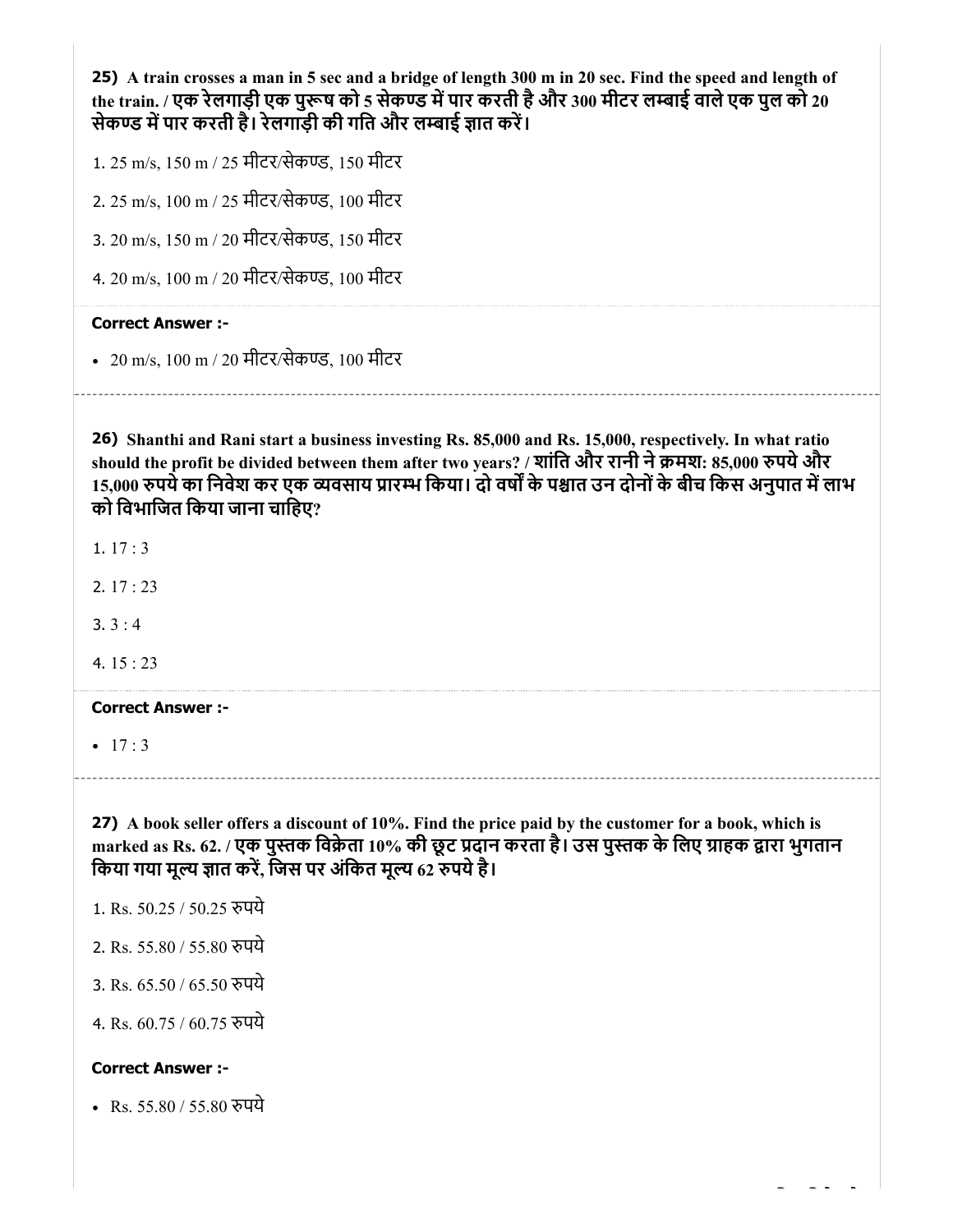# 28) Which one of the following four addresses is NOT EXACTLY same as the one given below? / निम्न दिये गये चार पतों में से नीचे दिये गये पते के ठीक समान कौन सा एक नहीं है?

Alfons

Ochsenweg 54,

Melle, 49324

(i) Alfons

Ochsenweg 54,

Melle, 49324

(ii) Altons

Ochsenweg 54,

Melle, 49324

(iii) Alfons

Ochsenweg 54,

Melle, 49324

(iv) Alfons

Ochsenweg 54,

Melle, 49324

1. iii

2. iv

3. ii

4. i

Correct Answer :-

 $\bullet$  ii

29)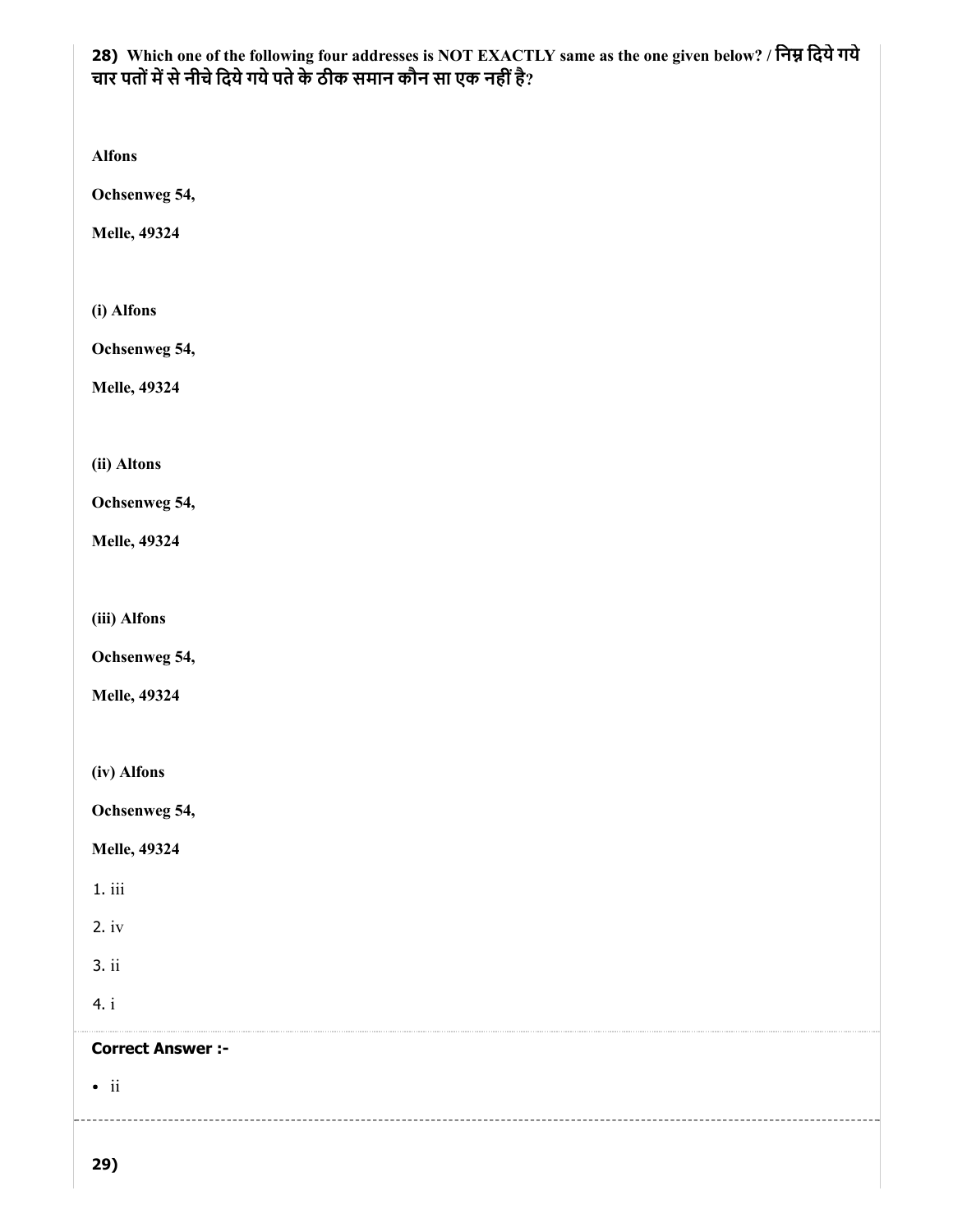| The series given below contains a sequence of alphabets and numbers. Identify the incorrect combination: /<br>नीचे दी गई श्रृंखला में, अक्षरों और संख्याओं का एक क्रम निहित हैं। गलत संयोजन पहचानिए: |
|------------------------------------------------------------------------------------------------------------------------------------------------------------------------------------------------------|
| i. bftrb5321ftrbb                                                                                                                                                                                    |
| ii. bftrb5321ftrbb                                                                                                                                                                                   |
| iii. bftrd5321ftrbb                                                                                                                                                                                  |
| iv. bftrb5321ftrbb                                                                                                                                                                                   |
| 1. iii                                                                                                                                                                                               |
| $2.$ iv                                                                                                                                                                                              |
| 3. ii                                                                                                                                                                                                |
| 4. i                                                                                                                                                                                                 |
| <b>Correct Answer :-</b>                                                                                                                                                                             |
| $\bullet$ iii                                                                                                                                                                                        |
|                                                                                                                                                                                                      |
| 30) Find the average. / औसत ज्ञातरें क।                                                                                                                                                              |
| 66, 72, 78, 84, 90 & 96                                                                                                                                                                              |
| 1.78                                                                                                                                                                                                 |
| 2.80                                                                                                                                                                                                 |
| 3.81                                                                                                                                                                                                 |
| 4.79                                                                                                                                                                                                 |
| <b>Correct Answer :-</b>                                                                                                                                                                             |
| $\bullet$ 81                                                                                                                                                                                         |
|                                                                                                                                                                                                      |
| Topic:- Science and Simple Arithmetic                                                                                                                                                                |
| 1)<br>Simplify: $\sqrt{18.49} - \sqrt{8.41}/\sqrt{18.49} - \sqrt{8.41}$ को सरल कीजिए:                                                                                                                |
| 1.2.6                                                                                                                                                                                                |
| 2.2.8                                                                                                                                                                                                |
| 3.1.2                                                                                                                                                                                                |
| 4.1.4                                                                                                                                                                                                |
|                                                                                                                                                                                                      |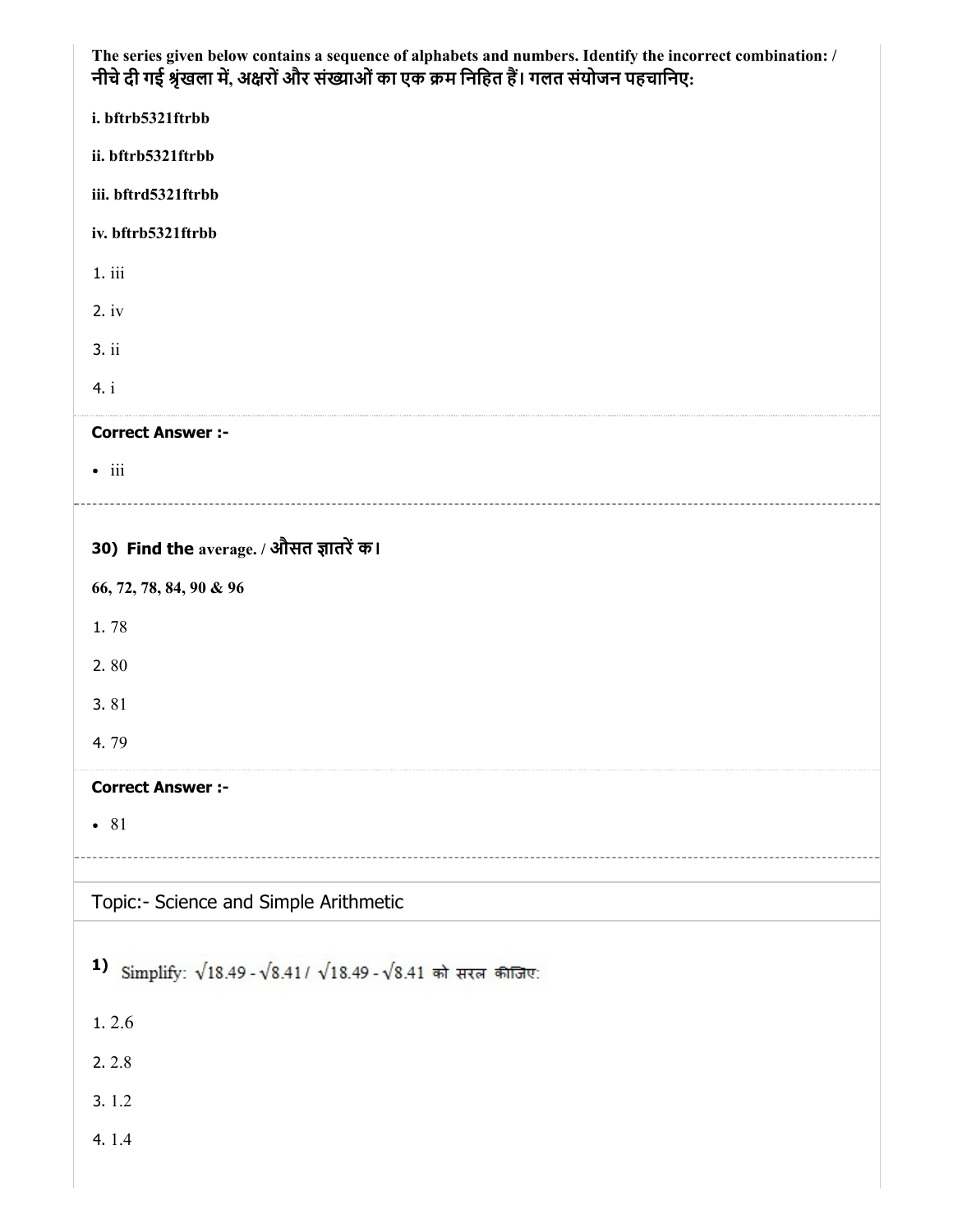| <b>Correct Answer :-</b><br>$-1.4$                                                                                                                                                         |
|--------------------------------------------------------------------------------------------------------------------------------------------------------------------------------------------|
| 2)<br>In the given figure, the arms of two angles are parallel. If ∠DEF = 34°, then ∠ABC = ____. / दिए गए<br>चित्र में, दो कोणों की भुजाएं समानांतर हैं। यदि ∠DEF = 34° है, तो ∠ABC = ___। |
| B                                                                                                                                                                                          |
| 1.27°                                                                                                                                                                                      |
| 2.17°                                                                                                                                                                                      |
| $3.34^{\circ}$                                                                                                                                                                             |
| 4.68 $^{\circ}$                                                                                                                                                                            |
| <b>Correct Answer :-</b><br>• 34°                                                                                                                                                          |
| 3)<br>$\sqrt[3]{a}$ = 2 x $\sqrt[3]{2}$ x $\sqrt[3]{49}$ , then the value of 'a' is: $\sqrt[3]{a}$ = 2 x $\sqrt[3]{2}$ x $\sqrt[3]{49}$ , $\pi$<br>'a' का मान होगा:                        |
| 1.196                                                                                                                                                                                      |
| 2.294                                                                                                                                                                                      |
| 3.648                                                                                                                                                                                      |
| 4.784                                                                                                                                                                                      |
| <b>Correct Answer :-</b>                                                                                                                                                                   |
| $-784$                                                                                                                                                                                     |
| 4)                                                                                                                                                                                         |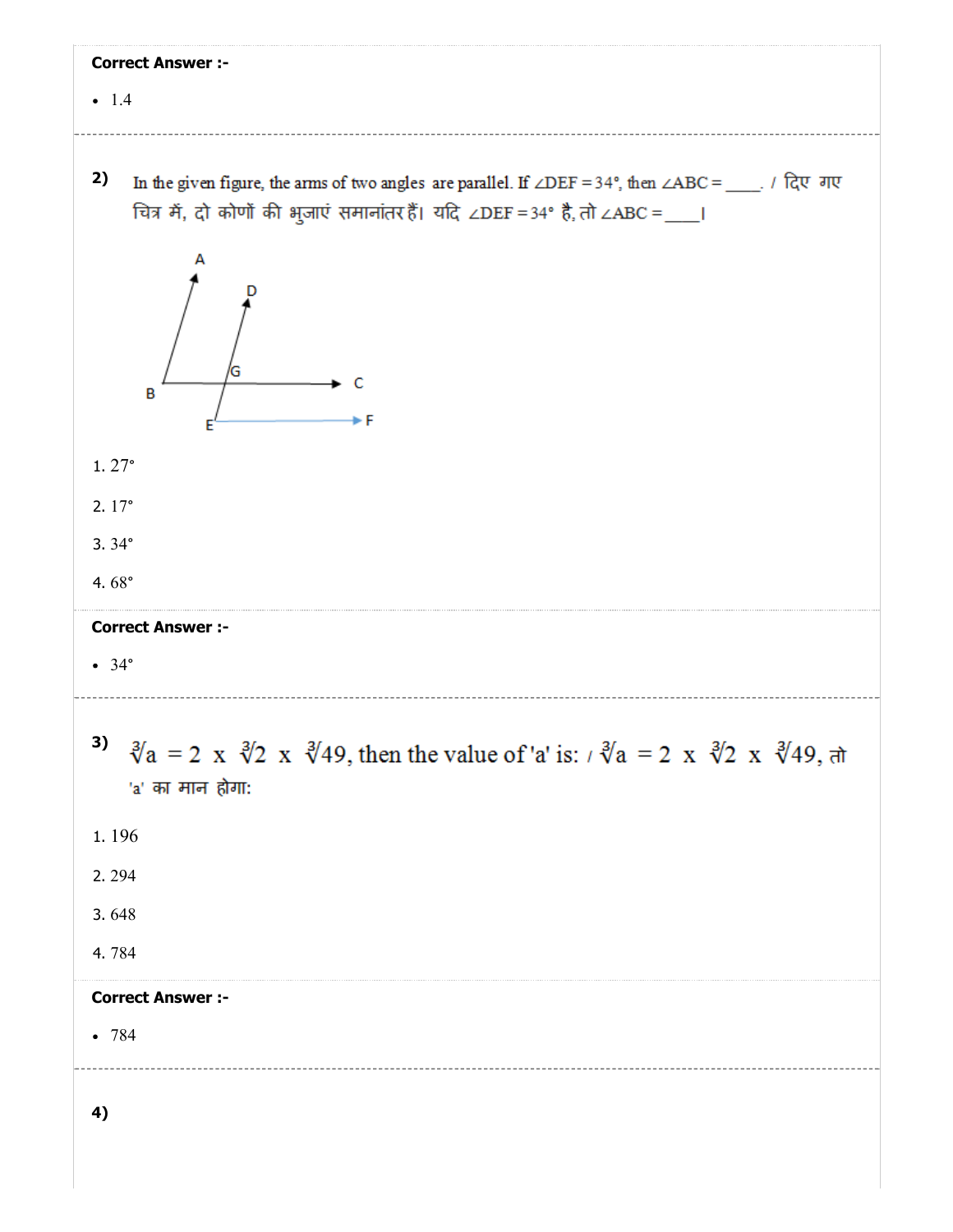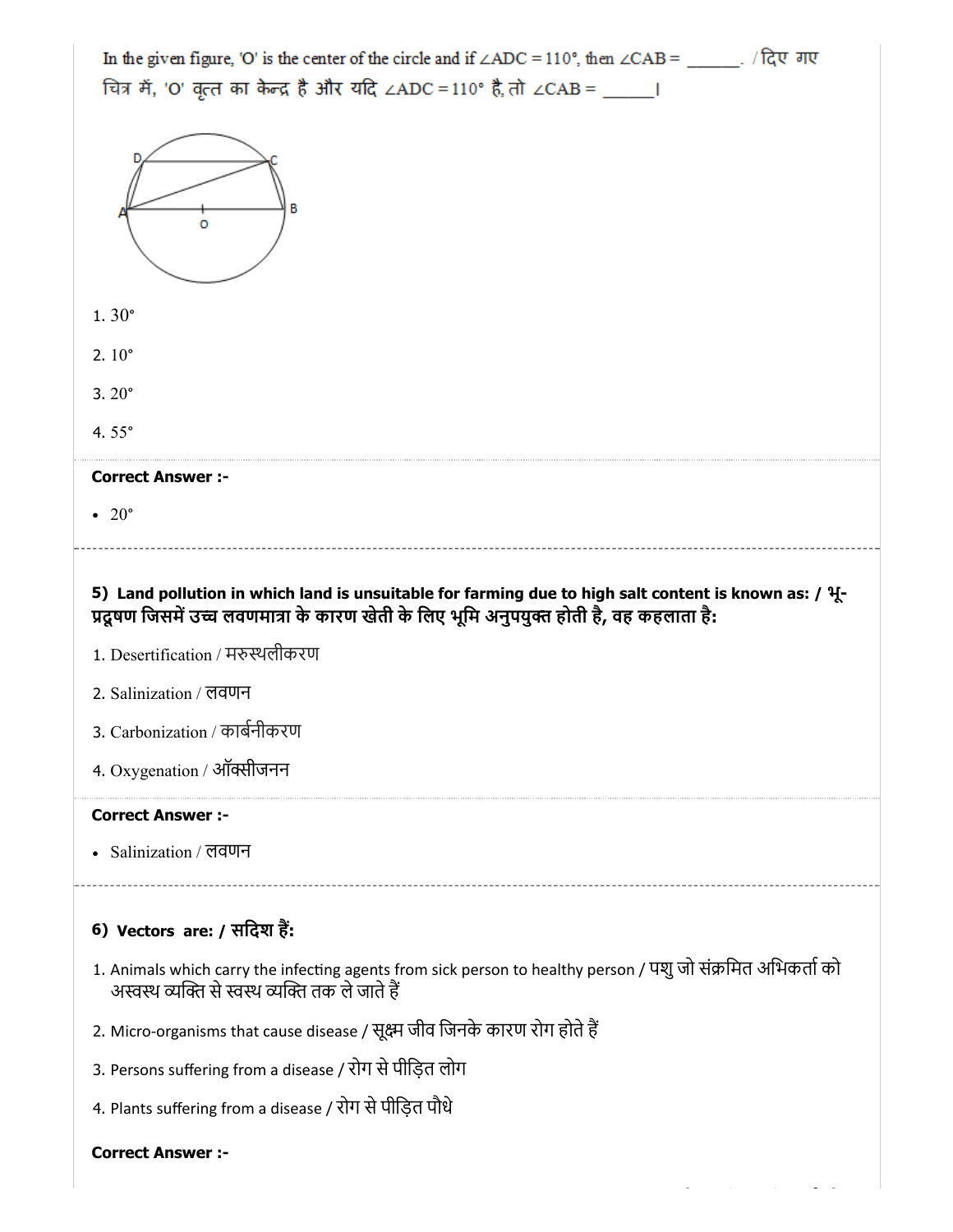| • Animals which carry the infecting agents from sick person to healthy person / पशु जो संक्रमित अभिकर्ता को<br>अस्वस्थ व्यक्ति से स्वस्थ व्यक्ति तक ले जाते हैं                                                                                           |  |  |  |  |  |  |
|-----------------------------------------------------------------------------------------------------------------------------------------------------------------------------------------------------------------------------------------------------------|--|--|--|--|--|--|
| 7) Find the value of 'x', if $50x = 648^2 - 248^2$ . / यदि $50x = 648^2 - 248^2$ है, तो 'x' का मान ज्ञात करें।                                                                                                                                            |  |  |  |  |  |  |
| 1.6980                                                                                                                                                                                                                                                    |  |  |  |  |  |  |
| 2.7168                                                                                                                                                                                                                                                    |  |  |  |  |  |  |
| 3.6880                                                                                                                                                                                                                                                    |  |  |  |  |  |  |
| 4.7190                                                                                                                                                                                                                                                    |  |  |  |  |  |  |
| <b>Correct Answer:-</b>                                                                                                                                                                                                                                   |  |  |  |  |  |  |
| $-7168$                                                                                                                                                                                                                                                   |  |  |  |  |  |  |
| 8) Find the difference between compound interest and simple interest on a sum of Rs. 5000 at 10% per<br>annum for 3 years. / 5000 रुपये की धनराशि पर 3 वर्षों के लिए 10% वार्षिक ब्याज की दर पर साधारण ब्याज तथा<br>चक्रवृद्धि ब्याज में अंतर ज्ञात करें। |  |  |  |  |  |  |
| 1. Rs. 175 / 175 रुपये                                                                                                                                                                                                                                    |  |  |  |  |  |  |
| 2. Rs. 130 / 130 रुपये                                                                                                                                                                                                                                    |  |  |  |  |  |  |
| 3. Rs. 140 / 140 रुपये                                                                                                                                                                                                                                    |  |  |  |  |  |  |
| 4. Rs. 155 / 155 रुपये                                                                                                                                                                                                                                    |  |  |  |  |  |  |
| <b>Correct Answer:-</b>                                                                                                                                                                                                                                   |  |  |  |  |  |  |
| • Rs. 155 / 155 रुपये                                                                                                                                                                                                                                     |  |  |  |  |  |  |
| 9) In our home, the electrical appliances are connected______________./ हमारे घर में, विदुयत उपकरण<br>जुड़े होते हैं।                                                                                                                                     |  |  |  |  |  |  |
| 1. in parallel with the source only if it is a high power appliance / यदि यह उच्च शक्ति वाला उपकरण है तो केवल<br>स्रोत से समांतर क्रम में                                                                                                                 |  |  |  |  |  |  |
| 2. in series with the source / स्रोत से श्रेणी क्रम में                                                                                                                                                                                                   |  |  |  |  |  |  |
| 3. some in series and some in parallel with the source / स्रोत से कुछ श्रेणी क्रम में तथा कुछ समांतर क्रम में                                                                                                                                             |  |  |  |  |  |  |
| 4. in parallel with the source / स्रोत से समांतर क्रम में                                                                                                                                                                                                 |  |  |  |  |  |  |
| <b>Correct Answer :-</b>                                                                                                                                                                                                                                  |  |  |  |  |  |  |
| in parallel with the source / स्रोत से समांतर क्रम में                                                                                                                                                                                                    |  |  |  |  |  |  |
|                                                                                                                                                                                                                                                           |  |  |  |  |  |  |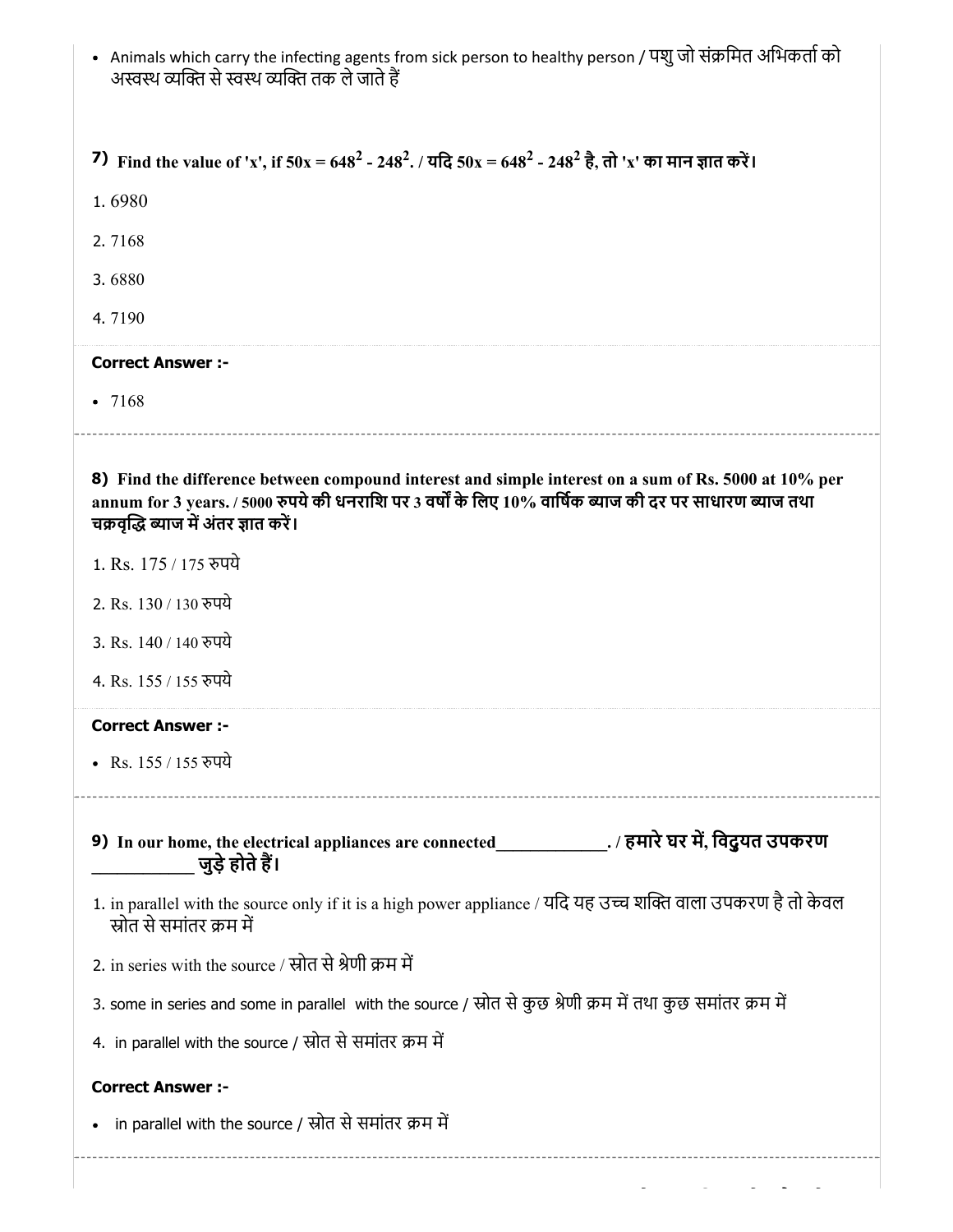| 10) Combustion that takes place at high speed is called (दहन जो उच्च गति पर होता है, उसे<br>कहा जाता है।                            |
|-------------------------------------------------------------------------------------------------------------------------------------|
| 1. Spontaneous burning / स्वत: दहन                                                                                                  |
| 2. Explosion / विस्फोट                                                                                                              |
| 3. Incomplete burning / अपूर्ण दहन                                                                                                  |
| 4. Rapid combustion / द्रुत दहन                                                                                                     |
| <b>Correct Answer :-</b>                                                                                                            |
| • Rapid combustion / दूत दहन                                                                                                        |
| 11) Sky appears blue due to: / आकाश इसके कारण नीला दिखाई देता है:                                                                   |
| 1. Dispersion / विकीर्णन                                                                                                            |
| 2. Scattering / प्रकीर्णन                                                                                                           |
| 3. Refraction / अपवर्तन                                                                                                             |
| 4. Reflection / परावर्तन                                                                                                            |
| <b>Correct Answer :-</b>                                                                                                            |
|                                                                                                                                     |
| • Scattering / प्रकीर्णन                                                                                                            |
| 12) Red Data book is the source book which keeps a record of: / लाल डाटा बुक एक स्रोत पुस्तक है जिसमें<br>इनका रिकॉर्ड रखा जाता है: |
| 1. All the migratory birds / सभी प्रवासी पक्षियों                                                                                   |
| 2. All the wild life sanctuaries / सभी वन्य जीव अभयारण्यों                                                                          |
| 3. All the endemic species / सभी स्थानिक जातियों                                                                                    |
| 4. All the endangered species / सभी लुप्तप्राय प्रजातियों                                                                           |
| <b>Correct Answer :-</b>                                                                                                            |
| • All the endangered species / सभी लुप्तप्राय प्रजातियों                                                                            |

1. 24

2. 28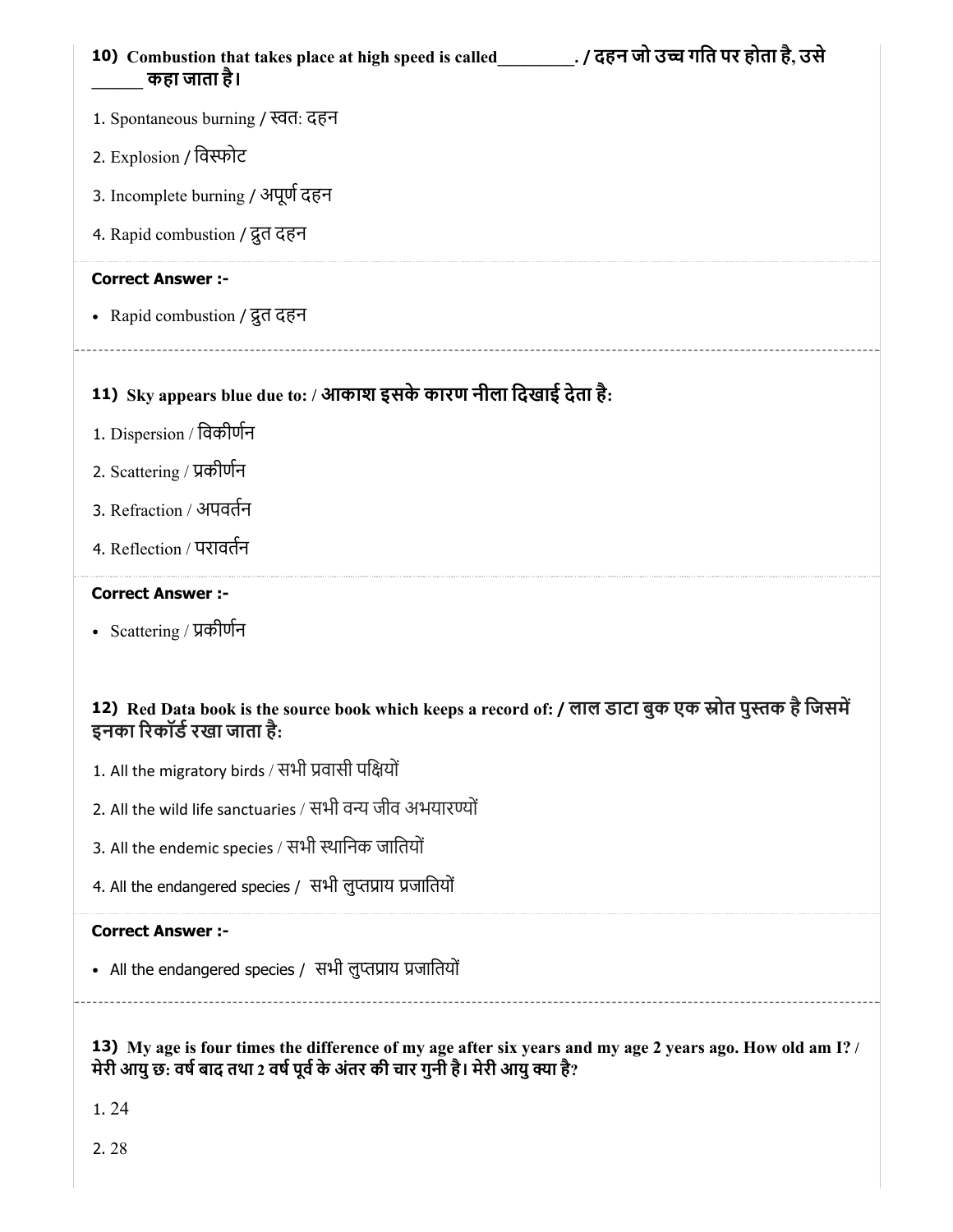4. 32

# Correct Answer :-

• 32

14) A certain data is presented in the form of a frequency distribution using same class size. If the class mark of the first class interval is 70, and the class size is 20, then the upper limit of the seventh class interval is: / नियत आंकड़े बारंबारता बंटन के रूप में समान वर्ग आकार का उपयोग करते हुए निरूपित किये जाते हैं। यदि पहले वर्ग अंतराल का वर्ग चिन्ह 70 है, और वर्ग आकार 20 है, तो सातवें वर्ग अंतराल की ऊपरी सीमा होगी:

15) ABCD is a rhombus. If ∠BCA = 66°, then ∠CAD = \_\_\_\_\_. / ABCD एक समचतुभुज है। यिद ∠BCA = 66° 16) The colour of Phenolphthalein in acidic and basic solutions are\_\_\_\_\_\_\_\_\_, respectively. / अीय तथा 1. 160 2. 220 3. 200 4. 140 Correct Answer :- • 200 है, तो ∠ $CAD = \underline{\qquad}$ । 1. 30° 2. 66° 3. 24° 4. 33° Correct Answer :-  $66°$ क्षारीय विलयनों में फीनॉलफ्थेलिन का रंग क्रमश: \_\_\_\_\_\_\_\_ होता है। 1. red and blue / लाल तथा नीला 2. pink and colourless / गुलाबी तथा रंगहीन 3. blue and red / नीला तथा लाल 4. colourless and pink / रंगहीन तथा गुलाबी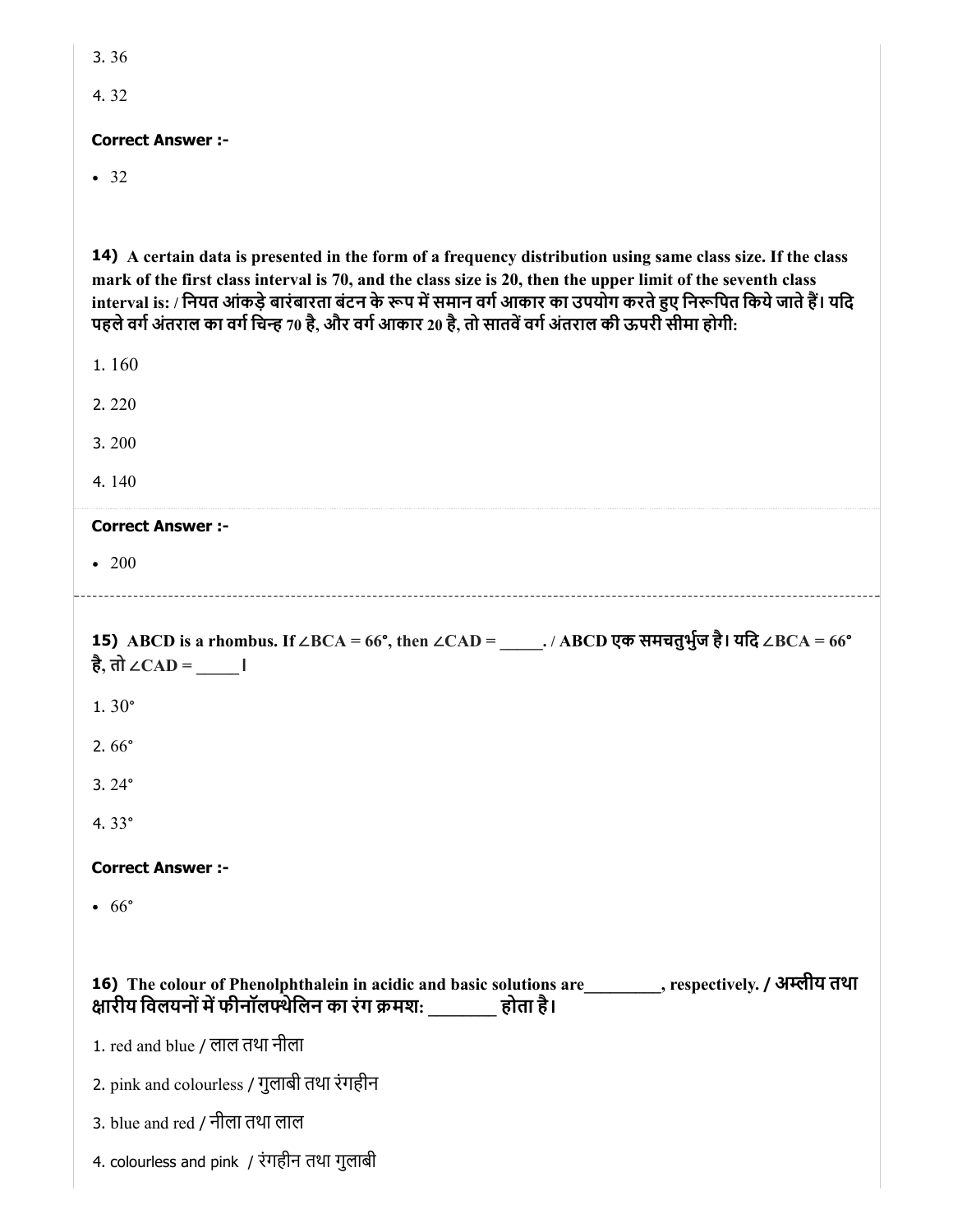colourless and pink / रंगहीन तथा गुलाबी

17) The volume of a cuboid is 756cm<sup>3</sup>. If the area of the base is  $108 \text{cm}^2$ , then its height is: / एक घनाभ का आयतन 756 घन सेमी. है। यदि आधार का क्षेत्रफल 108 वर्ग सेमी. है, तो उसकी ऊंचाई होगी:

1. 9cm / 9 सेमी.

2. 6cm / 6 सेमी.

3. 7cm / 7 सेमी.

4. 11cm / 11 सेमी.

# Correct Answer :-

7cm / 7 सेमी.

# 18) The term 'Black Gold' is used for: / शब्द 'काला सोना' इसके लिए प्रयुक्त होता है:

- 1. Coal / कोयला
- 2. Graphite / ेफाइट
- 3. Petroleum / पेटोिलयम
- 4. Carbon / काबन

# Correct Answer :-

Petroleum / पेटोिलयम

19) By selling a chair for Rs. 360, a shopkeeper loses 10% of his cost. If he sells it for Rs. 420, then his profit percent is: / एक कुर्सी को 360रू में बेचने पर, एक दुकानदार को उसकी लागत की 10% हानि होती है। यदि वह उसे 420 रुपये में बेचता है तो उसका लाभ प्रतिशत होगा:

1. 3%

2. 8%

3. 5%

4. 6%

#### Correct Answer :-

 $• 5\%$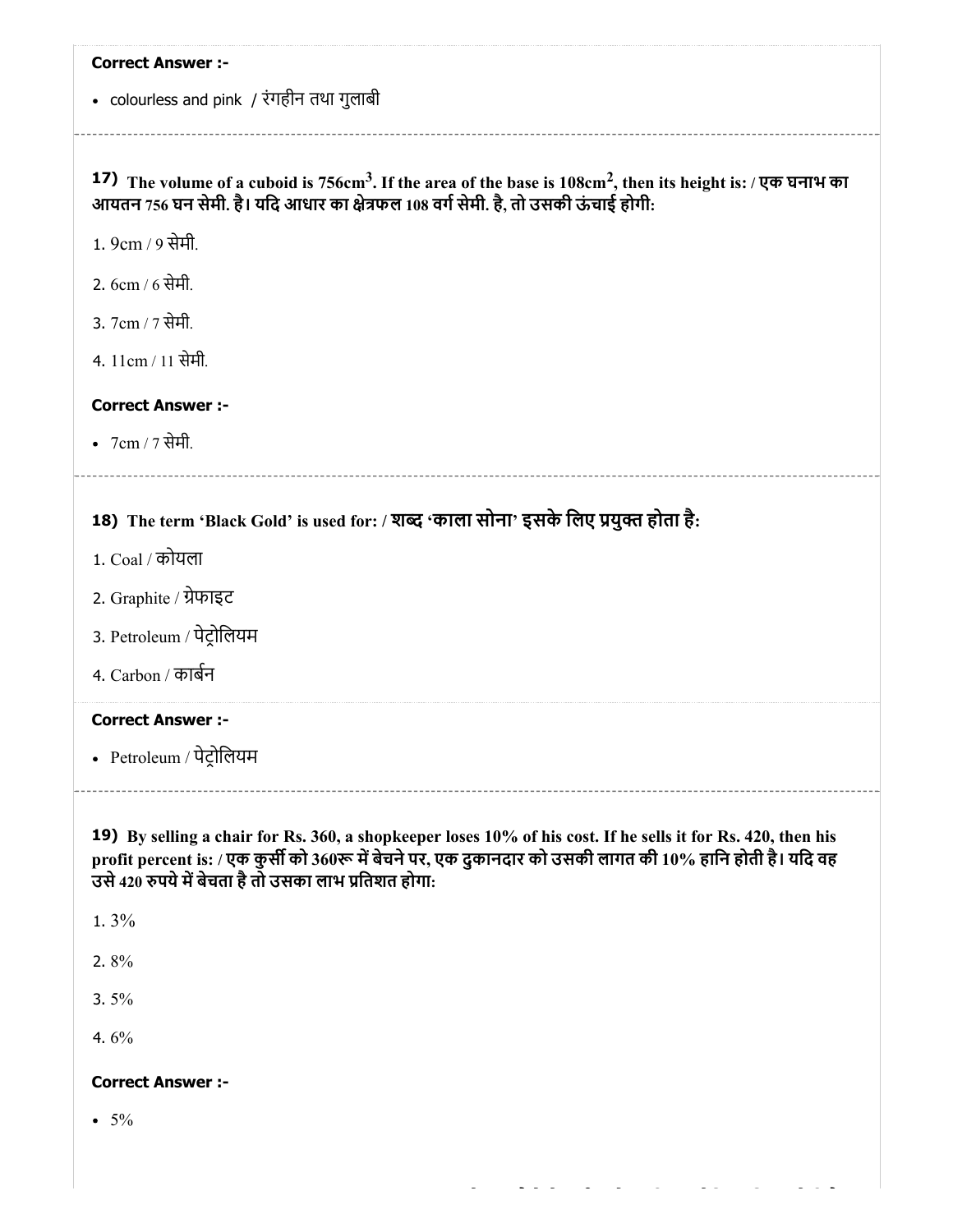# 20) The muscles found on arms and legs are: / भुजाओं तथा पैरों में पाई जाने वाली मांसपेशियां निम्न होती है:

- 1. Unstriated muscles / धारीरिहत पेशी
- 2. Smooth muscles / िचकनी पेशी
- 3. Voluntary muscles / ऐच्छिक पेशी
- 4. Involuntary muscles / अनैच्छिक पेशी

## Correct Answer :-

• Voluntary muscles / ऐन्छिक पेशी

# 21) Cortex is one type of: / वर्ल्कुट एक प्रकार का:

- 1. Meristematic tissue / विभज्योतक ऊतक है।
- 2. Ground tissue / भरण-ऊतक है।
- 3. Vascular tissue / अधिचर्मी ऊतक है।
- 4. Epidermal tissue / वाहिका ऊतक है।

#### Correct Answer :-

• Ground tissue / भरण-ऊतक है।

22) The area of a trapezium is 495cm<sup>2</sup> and its height is 15cm. If one of the parallel sides is 26cm longer than the other, then the longer parallel side is: / एक समलंब का क्षेत्रफल 495 वर्ग सेमी. है और उसकी ऊंचाई 15 सेमी. है। यदि समांतर भुजाओं में से एक भुजा दूसरी से 26 सेमी. लंबी है, तो लंबी वाली भुजा की लंबाई होगी:

- 1. 32cm / 32 सेमी.
- 2. 46cm / 46 सेमी.
- 3. 35cm / 35 सेमी.
- 4. 24cm / 24 सेमी.

# Correct Answer :-

46cm / 46 सेमी.

23) PQRS is a rectangle and the diagonal PR and QS meet at 'O'. If PR  $=(x + 6)$  and OQ = 17cm, then 'x' = \_\_\_\_\_\_\_. / PQRS एक आयत है और विकर्ण PR तथा QS बिंदु 'O' पर मिलते हैं। यदि PR = (  $x + 6$ ) और OQ = 17 सेमी है, तो 'x' =  $\frac{1}{x}$ ।

1. 11cm / 11सेमी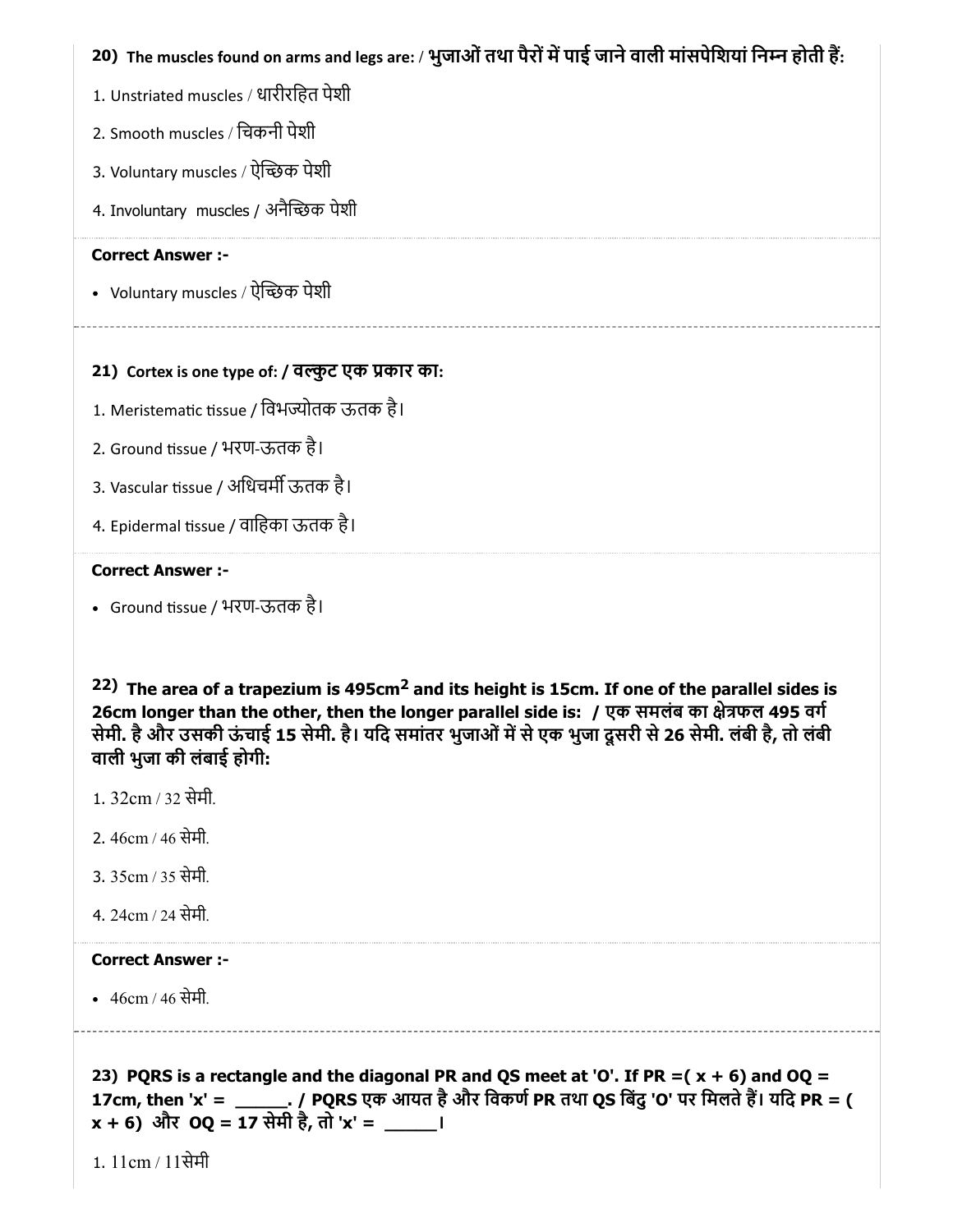2. 29cm / 29सेमी

3. 23cm / 23सेमी

4. 28cm / 28सेमी

# Correct Answer :-

28cm / 28सेमी

24) Divide x<sup>3</sup> - 3x<sup>2</sup> -13x +15 by (x - 5) and find the quotient. / x<sup>3</sup> - 3x<sup>2</sup> -13x +15 को (x - 5) से भाग दें और भागफल ज्ञात करें।

- 1.  $x^2 3x + 3$
- 2.  $x^2 3x + 2$
- 3.  $x^2 x + 2$
- 4.  $x^2 + 2x 3$

#### Correct Answer :-

 $x^2 + 2x - 3$ 

25) A non-metal with high melting and boiling point is \_\_\_\_\_\_\_\_. / उ गलनांक और थनांक के साथ एक अधातु\_\_\_\_\_\_\_\_ है।

- 1. chlorine / क्लोरीन
- 2. hydrogen / हाइडोजन
- 3. bromine / ब्रोमीन
- 4. graphite / ैफाइट

#### Correct Answer :-

graphite / ैफाइट

# 26) Which of the following is a monocotyledonous plant? / निम्न में से कौन सा एकल बीजपत्री पौधा है?

- 1. Ground nut / मूंगफली
- 2. Corn / मा
- 3. Bengal gram / चना
- 4. Sun flower / सूरजमुखी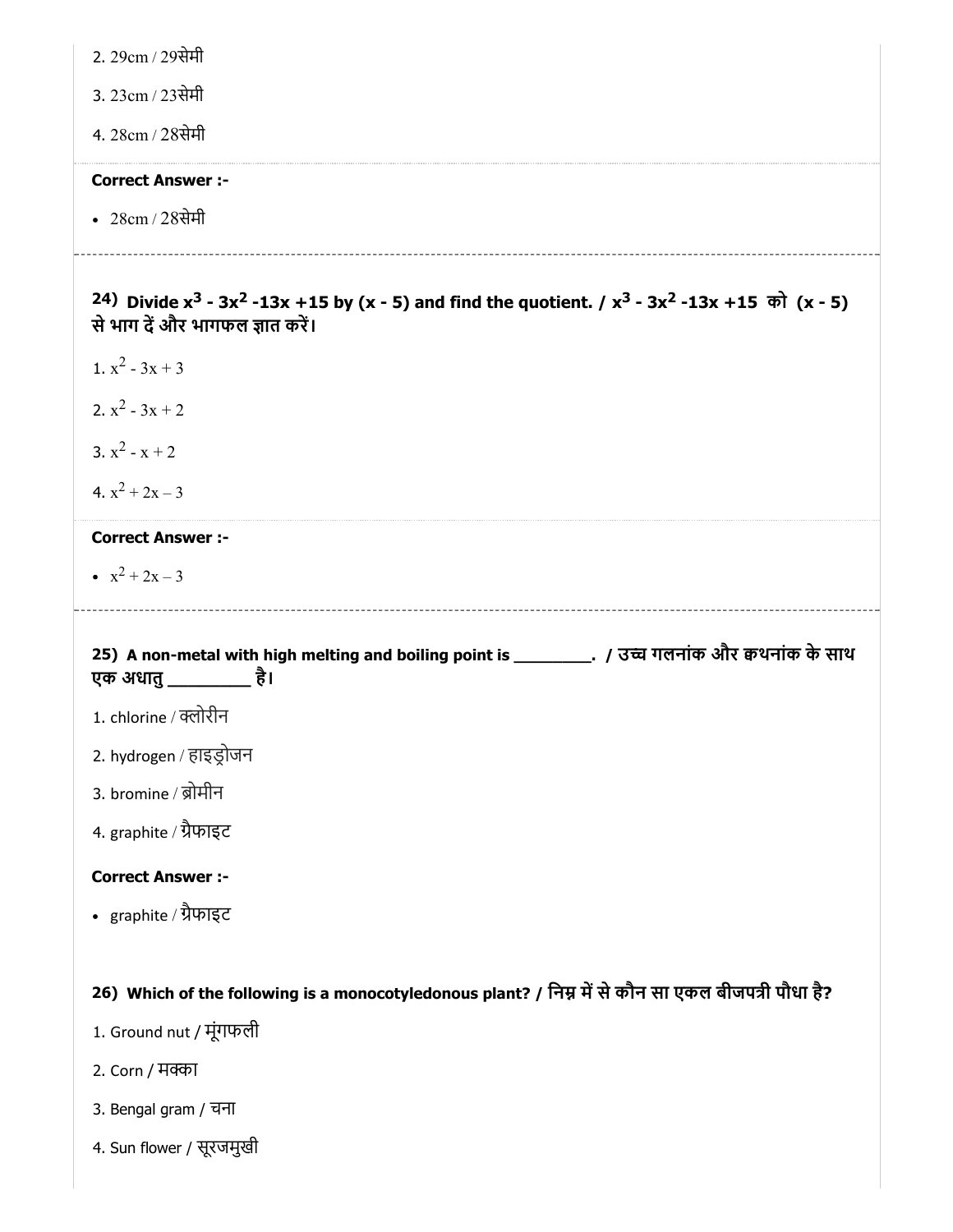#### Correct Answer :-

• Corn / मक्का

## 27) Which one of the features mentioned below about decomposers is not applicable to decomposers? / अपघटकों के बारे में नीचे दी गई विशेषताओं में से कौन सी अपघटक पर लागू नहीं है?

- 1. They transfer energy to the next trophic level in the food chain. / वे खाद्य श्रृंखला में अगले पौष्टिकता स्तर पर ऊर्जा स्थानांतरित करते हैं।
- 2. Decomposers are also scavengers and they clean the earth. /अपघटक अपमार्ज कभी होते हैं और वे पृथ्वी को साफ करतेह।
- 3. They help in recycling nutrients. / वे पोषक पुर्नचक्रण में मदद करते हैं।
- 4. They are also called as saprophytes or reducers. / उमृतजीवी या लघूकारक भी कहा जाता है।

#### Correct Answer :-

• They transfer energy to the next trophic level in the food chain. / वे खाद्य श्रृंखला में अगले पौष्टिकता स्तर पर ऊर्जा स्थानांतरित करते हैं।

# 28) The structures inside a cell can be seen clearly with: / कोिशका के भीतर की संरचनाएं इसके मायम से स्पष्ट रूप से देखी जा सकती हैं:

- 1. Light microscope / कािशक सूमदश
- 2. Compound microscope / संयुक्त सूक्ष्मदशी
- 3. Hand lens / हैन्ड लेन्स
- 4. Electron microscope / इलेक्ट्रॉन सूक्ष्मदर्शी

#### Correct Answer :-

• Electron microscope / इलेक्ट्रॉन सूक्ष्मदर्शी

#### 29) 0.0000000000425 in the standard form is: / मानक रूप में 0.0000000000425 होगा:

1.  $4.25 \times 10^{10}$ 

2. 42.5 x  $10^{10}$ 

3. 42.5 x  $10^{-11}$ 

4.  $4.25 \times 10^{-11}$ 

#### Correct Answer :-